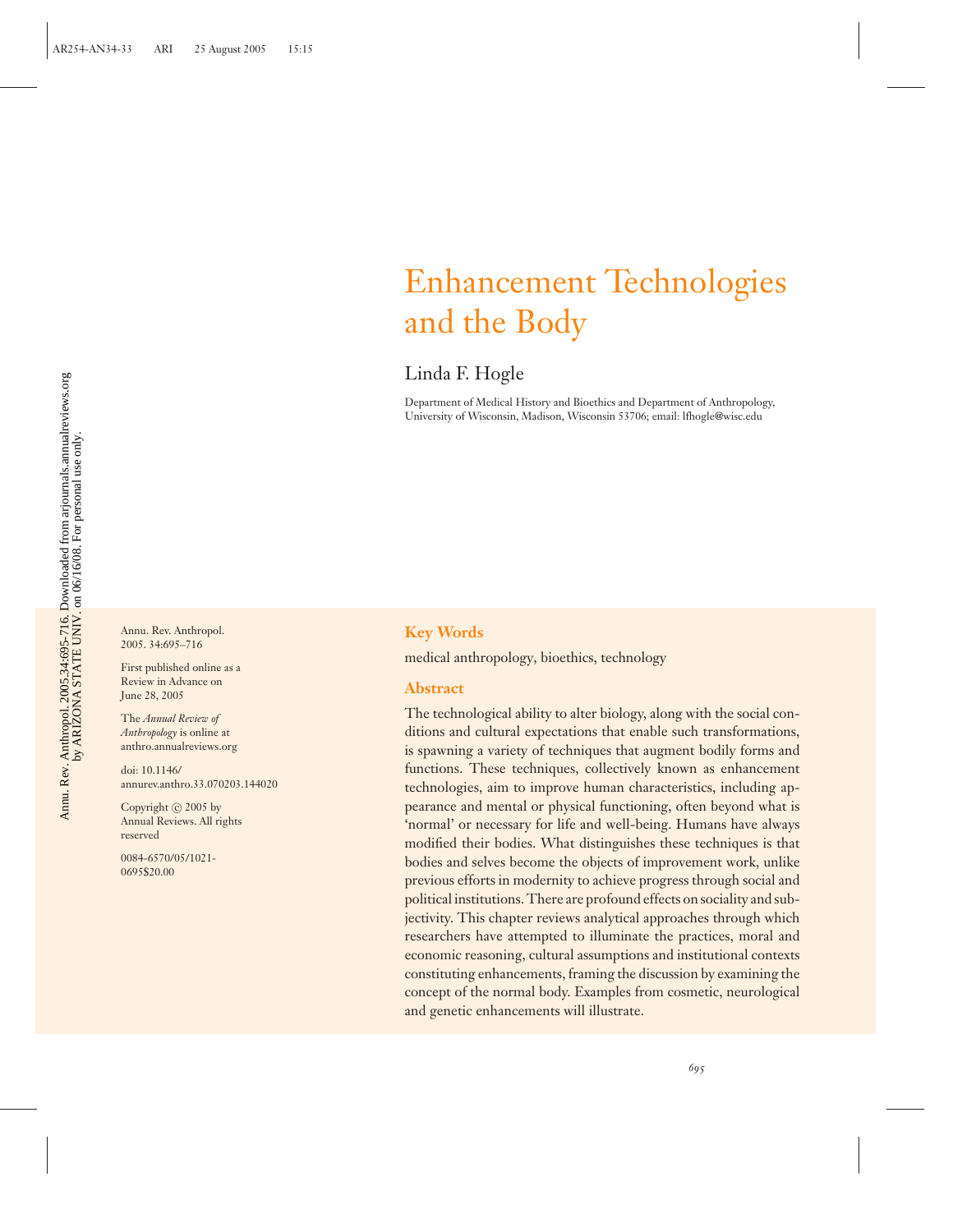| INTRODUCTION 696            |     |
|-----------------------------|-----|
| <b>WHAT'S NORMAL? 697</b>   |     |
| <b>ENHANCEMENT</b>          |     |
| <b>TECHNOLOGIES AND</b>     |     |
|                             |     |
| <b>ENHANCEMENT</b>          |     |
| <b>TECHNOLOGIES AND</b>     |     |
|                             |     |
| THE TECHNOLOGIES 704        |     |
| <b>Cosmetic Procedures:</b> |     |
| Free to Be Me?              | 704 |
| Cyborg Prosthetics          | 706 |
| Cognitive Enhancement       | 707 |
| Genetic Enhancement and     |     |
| Regenerative Medicine  709  |     |
|                             |     |
|                             |     |

#### **INTRODUCTION**

Some scholars suggest bodies as they now exist are an arbitrary, evolutionary solution to issues of mobility, communication, and functioning in the environment (Hockenberry 2001). If this is true, the solution we have may not be the best one—bodies are imperfect, variable, and in a state of constant degeneration and needed repair. This state of affairs may be changing as innovations in biomedicine and bioengineering make it possible to alter biological form and function. A belief in the technological ability to improve on the body's natural capabilities along with cultural assumptions about what is considered to be "deficient," "normal," or "enhanced" have led to a variety of body-altering techniques that not only repair or replace functions, but may go beyond what is typically considered therapeutic medical intervention. In essence, the ability exists to redesign the human body according to particular needs and desires, altering or building in new features.

This review considers how anthropologists and others have viewed these so-named enhancement technologies. There is no coherent body of literature; rather, works from anthropological and feminist studies of the body, social studies of science, technology, and medicine, bioethics studies, and disability studies explore aspects of body alterations and the cultural assumptions that underlie them. Also, the array of technologies are not yet well represented. There are numerous examples of cosmetic surgeries and procedures, some on pharmaceuticals used to improve performance (particularly cognitive enhancers), and a growing number of works on genetic and regenerative medicine, but surprisingly few exist to date on technological assists such as computerized prosthetics or, excepting cochlear implants, artificial organs that may have enhanced capabilities. This review focuses on technologies that have appeared since the mid-1980s and have been used primarily in wealthy societies where individuals are more likely to be able to access them, often outside the usual health care payment schemes.

One must consider many social and ethical implications, including the possibility of different life strategies and subjectivities for individuals and societies on several levels. The pursuit of enhancement technologies also indicates the kinds of decisions being made about the appropriateness of using biology to solve social problems such as aging, fairness and inequality of opportunity, and care of the self. As is the case with all technological innovations, enhancements exist in a nexus of complex social, political, and historical relations, media representations, and medical and legal definitions of disorder and well-being. Although the rise of consumer culture plays a role, bodily enhancements are about more than commodification processes. They are a manifestation of changing ways of thinking about biological and social life that is fundamentally transforming institutions, economies, and meanings.

Enhancement technologies are most commonly defined as interventions intended to improve human function or characteristics beyond what is necessary to sustain health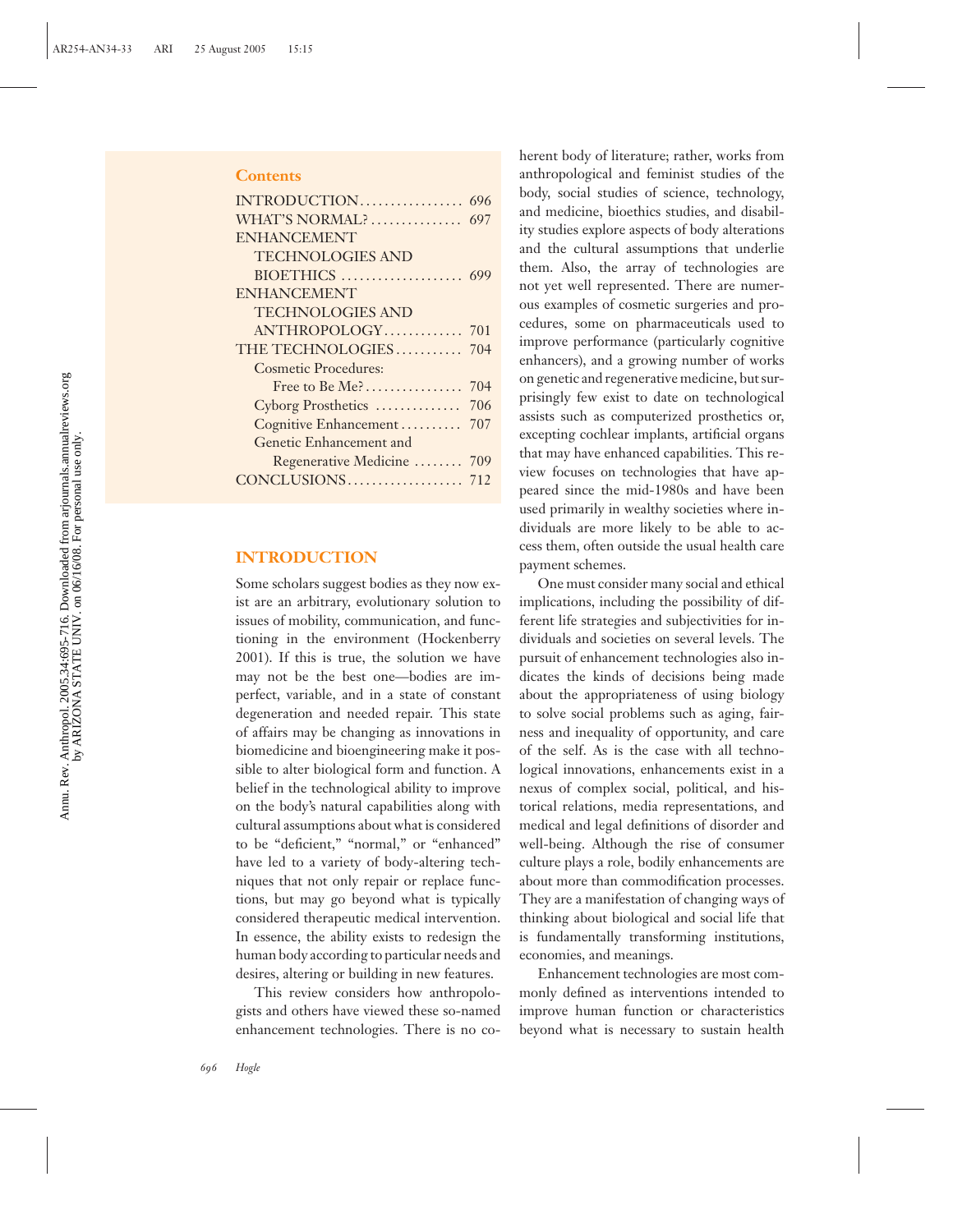or repair the body (Pres. Counc. 2003). The difficulties inherent in attempting to analyze enhancements can be seen in this definition itself. What is necessary to sustain health? At which point does a repair become something more than restorative, and for which (and whose) purposes are interventions defined as "therapeutic"? For example, a prosthetic arm could be little more than a stick to stand in for a missing arm, a grasping tool, or a sophisticated device with computerized sensory response and beyond-human strength or flexibility. Tissue-engineered cartilage can be designed to withstand greaterthan-average mechanical loads, making joints more durable than "normal." Vision can potentially be restored enough to enable the blind to discern shapes and identify faces with some devices now in testing, but designers could also adapt the devices to include nonhuman spectra of light detection. Who could and should use such devices, and under which conditions? How are we to make moral judgments about enhancements, to discern which treatments are empowering or harmful or to decide which should or should not be allowed? Does the type of function make a difference in terms of cultural meanings or what societies find acceptable—that is, are cognitive improvements morally or socially equivalent to improvements in mobility?

The issues are clearly complex. First, it is difficult to distinguish between what is therapeutic and what constitutes enhancement. Whether anti-aging techniques are a way to stave off the suffering of degenerative disorders or a quest for immortality may depend on the conditions in which they are used (Post & Binstock 2004). What may be therapeutic in one circumstance may be considered an enhancement when used by healthy individuals and adapted for other purposes, such as the use of hormones to retard the effects of aging, neurochemicals used by healthy people to stimulate productivity, or beta blockers (heart drugs) used to avoid stage fright (Elliott 2003, Rothman & Rothman 2003).

Questions of what is being seen as deficient and what exactly is being enhanced, both biologically and socially, are also significant. Judgments about physical and mental characteristics differ among societies and traditions and over time. Martin (1992) has suggested that the drive toward productivity and flexibility in the United States has called for a new type of body, possibly specific to American culture: one that is vigilant, responsive, needs little sleep, and can work harder. If true, the average body may be viewed as deficient, and the conditions are conducive to acceptance of a variety of enhancements. Other societies, however, have different values around productivity and what counts as competence. As Lock (2000) put it, arguments about ills and deficiencies are moral disputes about the boundaries of normal and abnormal as well as the social significance of creating such boundaries. The relationship of economic factors and the hierarchy of cultural values will affect individual and social decisions about enhancements, particularly because not all individuals will be able to afford them.

Traditionally, the practice of medicine has been based on finding pathology. This deficiency approach focuses on causality of disability, variance, or disease and treatment that will bring the patient to a functioning state. Enhancement, by comparison, may or may not have a starting point of deficiency. The focus is on invention, redesign, and upgrading capabilities. To talk about what is viewed as needing fixing and what exactly is being enhanced, one must first consider the cultural assumptions that constitute "normal."

## **WHAT'S NORMAL?**

The concept of "normal" is a relatively recent addition to the English language, adapted for use in biological states only around the mid nineteenth century. L. Davis (1995), Hacking (1990), Lock (2000), Porter (1995), and Sinding (2004) provide excellent accounts of the conditions that led to changes in thinking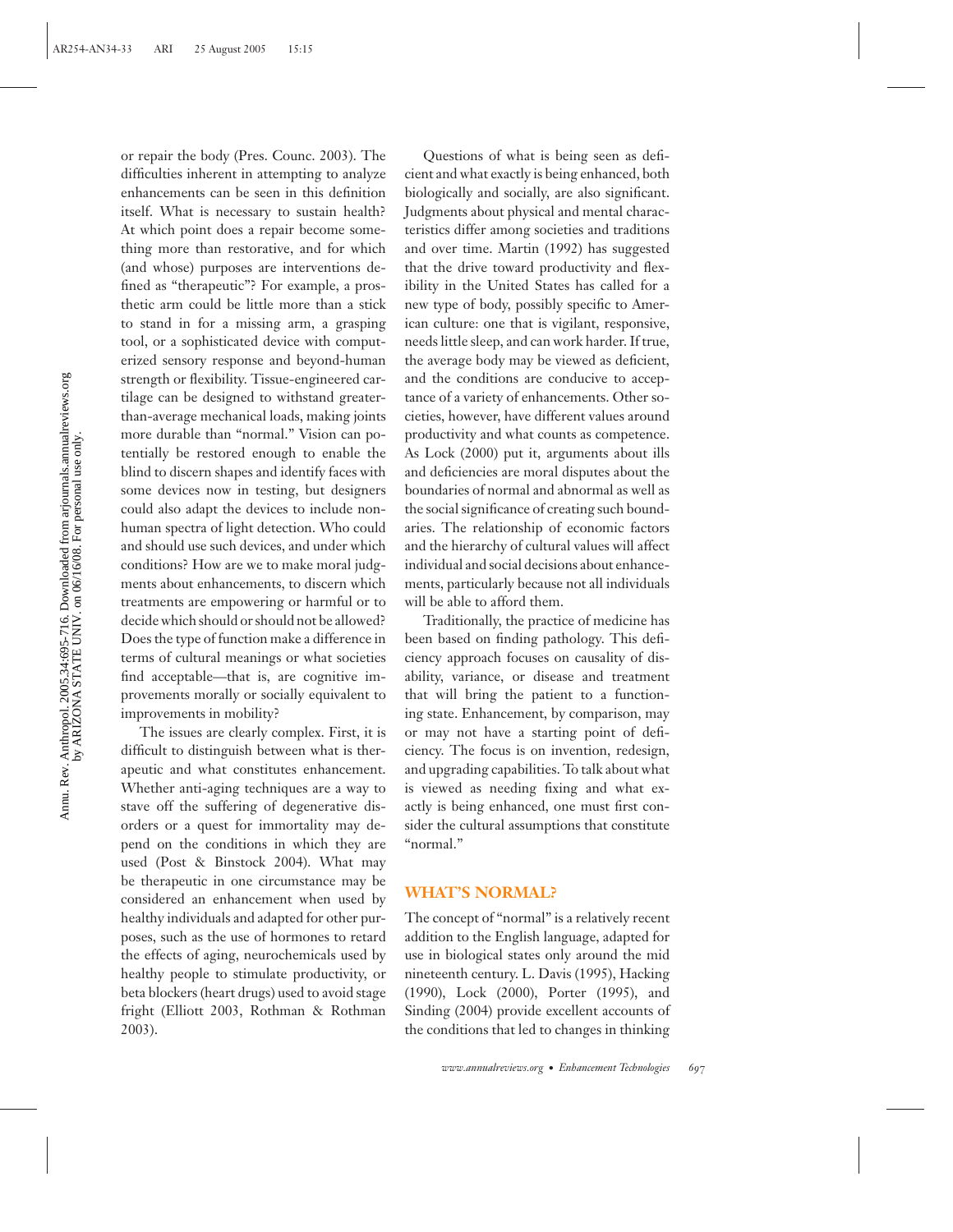about normality, health, and disease, including the rise of statistics. In brief, older ideas about the health necessity of balanced bodily states of excesses and deficiencies were augmented by later findings about pathology that could be generalized to populations. Measurements of individuals in populations were collected and yielded a distributed range of data points on everything from physical traits and intelligence to behaviors, initiating the concept of a "normal curve." Most people will fall within the main range of the curve, but others are considered to be outliers. The further one is from the hypothetical statistically average person (the "norm" becoming the center point of a curve), the more likely he or she is to be defined as "not normal." Canguilhem (1989) suggested that, in health, the idea of a normal curve was consistent with conceptualizing disease in terms of a continuum of qualities that constitute health states. Because of the state's interest in using information to manage populations' health and labor, however, distinct categories were constructed, creating a dichotomy of normal and pathological states.

Lennard Davis would call this an institutional state of "normalcy" (as distinguished from "normality," the state of being physically normal). He understands this to be "the political-juridical-institutional state that relies on the control and normalization of bodies" (L. Davis 2002, p. 107). Key to the institutional state of normalcy is the use of statistics to delineate individuals into groups and describe their position as they fall within or outside of expected norms. Classifications and definitions can then be used by governmental or medical authorities to create guidelines for how to deal with things and people outside the norms. For example, the Americans with Disabilities Act in the United States and the National Survey of Disabled Persons in China could thus define who is normal or disabled, and consequently, who should receive which kind of care (Kohrman 2003). Outliers can more easily become targets for intervention, as Kevles, Pernick, and others demonstrated with the history of eugenics. Physical conditions can be given political significance because the nonstandards may be perceived as costly to a society both economically and politically. It then becomes conceivable to attempt to "norm" the nonstandard or "defectives" using social-scientific programs (Kevles 2003, Pernick 2000).

Just as population statistics tell a state who and what is normal, quantifiable laboratory measurements tell individuals if they are normal or in need of medical intervention. Yet the growing phenomenon of using probability statistics to predict who may get a disease is creating new categories that are neither normal nor abnormal. Persons in the new "at risk" and "worried well" categories are urged to know their own risk profile and do something to bring themselves to a more normative state (Dumit 2003, Lock 2000, Rabinow 1992). Treatments may not be available, yet individuals are encouraged to consume products, change behaviors, and even intervene in their genetic fates (Buchanan et al. 2000). Adding new classifications of potential targets for enhancement, augmentation, and modification as new technologies become available is an easy outgrowth from categories of deficiency and normality.

Whereas statistics may be quantifications based on observations, perceptions of what constitutes normal or abnormal may be quite subjective. Canguilhem was interested in the way that norms are constituted by medical, legal, and social practices and narratives, making norms understandable only within particular contexts (Sinding 2004). For example, a measurement of a given population's blood cholesterol level will yield an average and a range of actual points, but some parties (drug companies, insurers, or others) may have a strong interest in pushing the acceptable range lower for purposes of persuading use of therapy, selling a cholesterol-lowering drug, or avoiding potential illnesses linked with cholesterol. Observed behaviors not in line with moral customs, religious beliefs, or political regimes could also be labeled as abnormal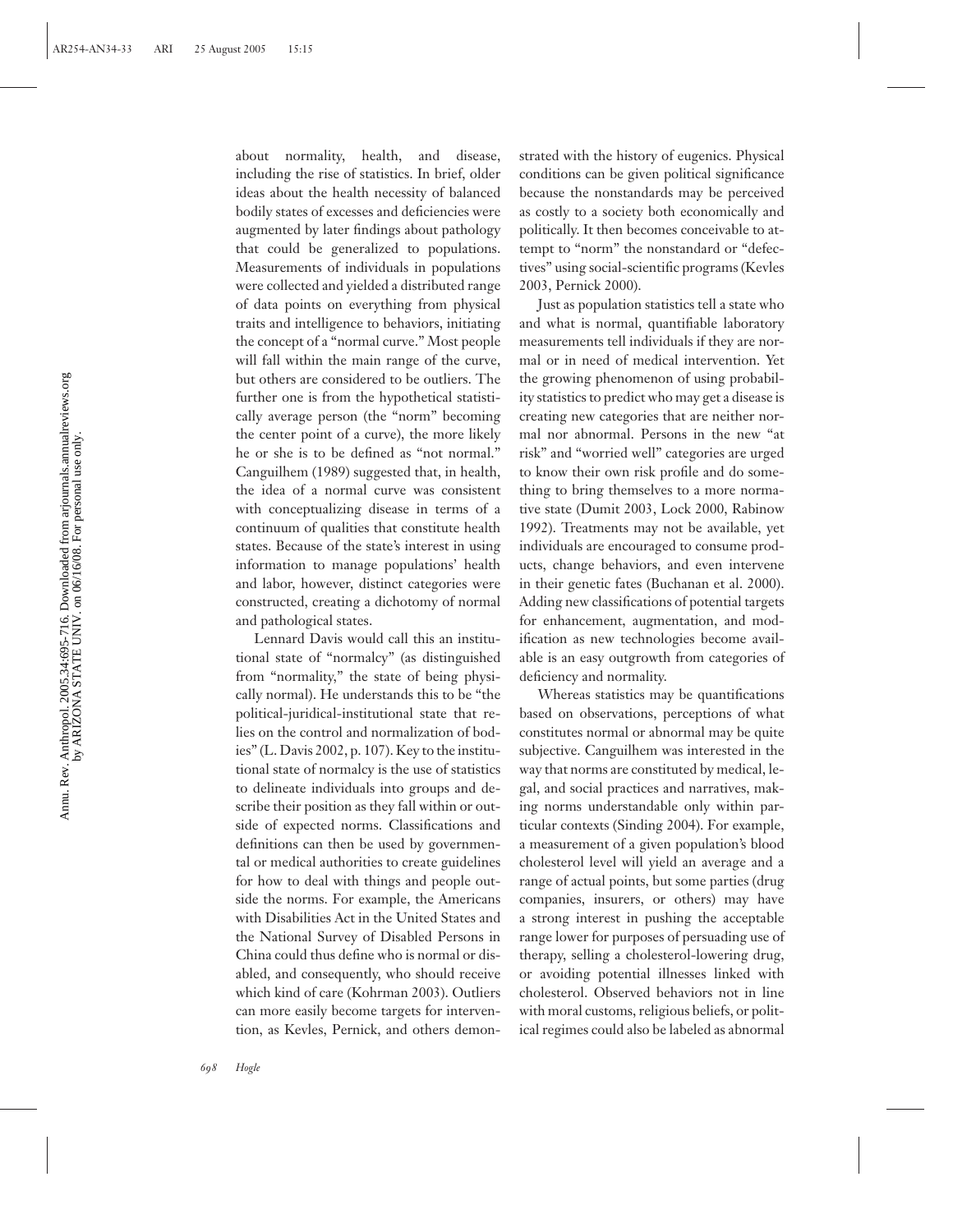and either medicalized or criminalized, as has been done with homosexuality across societies and time periods. Levels of lead, mercury, or other contaminants can be defined as normal for certain amounts of exposure, but in the context of political debates over regulation of water or air pollution, either a narrower or wider tolerance range may be used.

A society using a concept of norms, where all people must fit somewhere along a distribution curve, differs significantly from a concept of the ideal, where everyone would fall short and no one is expected to have an ideal body. Nevertheless, Hacking (1990) argues that the idea of normality has a moral quality: The norm becomes the way we ought to be. Understanding competing concepts of norms is essential to the study of enhancements because as a norm comes to stand for something to strive for, rather than a centered, neutral, or positive condition, the average comes to be seen as the deficient. Judgments about natural characteristics, particularly as they relate to merit, may also shift, providing an opportunity for enhancements to be seen as maintenance or needed self-improvements, rather than a luxury or a fantasy of perfection.

## **ENHANCEMENT TECHNOLOGIES AND BIOETHICS**

Much of the existing literature on enhancement technologies comes from bioethicists (Parens 1998, Pres. Counc. 2003). It arose from debates about the increasing use of anabolic steroids and other drugs to enhance athletes' performances in the 1980s, as well as the expanding use of human growth hormone (hGH) for short children made possible with recombinant molecular techniques at about the same time. Primarily concerned with the moral permissibility of extending human capabilities, bioethicists were also occupied with questions about the obligations of physicians to provide certain treatments when they may not be warranted or medically "necessary" (Brock 1998, Daniels 2000). As the number and type of available enhancements expanded, many felt that enhancements should be thought of in the same category as futile treatments—that is, beyond medical responsibility.

Enhancement thus drew attention to the problem of defining the proper goals of medicine and distinguishing these from social goals and values. In the oft-cited case of hGH, for example, treatment for a child with a condition resulting in retarded growth would be considered therapy. However, a short child of short parents could also suffer social consequences because average or even tall stature may improve an individual's chances for life success.

Ethicists Allen & Fost (1990) asked if it would be fair to withhold treatment just because it would not be medically therapeutic. In this logic, varying from the average can be constructed as a medical problem warranting intervention if normative views of social well-being are privileged. In American culture, the claim to fundamental values of equality of opportunity comes into play. As L. Davis (1995) put it, "Democracy needs the illusion of equality, and equality needs the fiction of the equal or average citizen. So with the creation of a representative democracy comes the need for an ideology that will support and generate the aims of normalcy" (p. 110). Yet other highly valued characteristics, such as competitiveness, may conflict with notions of advancement based on natural characteristics and merit.

Shapiro (2002, p. 774) argues that differing notions of equality may affect the way enhancements are valued, and vice versa. Equal opportunity (understood as rights against interference by others with equivalent access **hGH:** human growth hormone

<sup>&</sup>lt;sup>1</sup>A key ethical issue in such cases is proxy decision making for children. Decisions about some bodily changes, such as stature, the implantation of devices such as cochlear implants, or some genetic interventions must be made at early ages, raising the question of the interests of parents and caregivers and their own values regarding enhancement.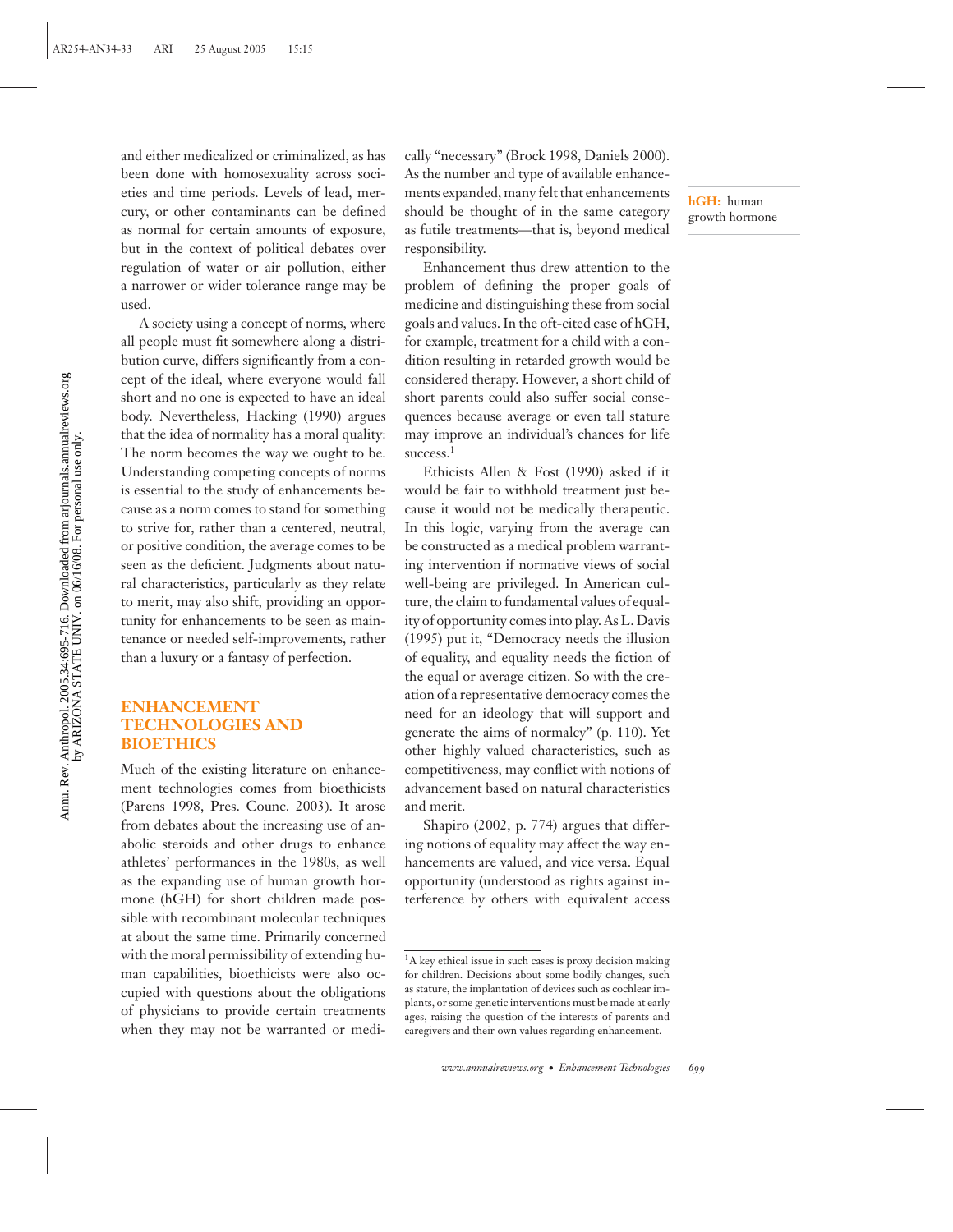**IGF-1:** insulin-like growth factor

to enhancement resources) does not necessarily translate into better medical or social outcomes, however. Unequal outcomes that parallel existing inequalities in status, power, or wealth can still result. A "keeping up" atmosphere could be created because the more common an enhancement becomes the more the less able need it to avoid losing ground.

This phenomenon is evident particularly in sports medicine, where an intense drive to win, income incentives, and national competitiveness have made performance-enhancing techniques commonplace. Anabolic steroids have been the subject of considerable public controversy because of alleged abuses and health risks, and some of these have been removed from the market and outlawed from competition use. A somewhat different situation exists with erythropoietin and insulin-like growth factor (IGF-1), both of which were created to treat disease (anemia and muscle-wasting diseases, respectively) but have been taken up by athletes because of their effects on endurance and muscle building (Behar 2004). Such enhancements create an advantage specifically for sports activities (which are also work and income activities for professional athletes) but are currently seen in very different legal and regulatory frameworks than the enhancement of a normal person's school performance with the use of attention-deficit drugs or one's social performance with the adapted use of antianxiety drugs for shyness. It is far more difficult to police appropriate uses of treatments when they must remain available for the ill, and it is sometimes difficult to draw a clean line around "therapeutic need." Objections to performance enhancement are based on the expectations of a level playing field and the idea that the dignity of human activity is diminished, as distinct from other forms of preparation of athletes, such as special training or nutrition (Pres. Counc. 2003, see especially Ch. 3). But these writings assume that sports are inherently fair and are played fairly, when in fact the spirit of competitiveness allows for considerable latitude in techniques used to gain an advantage, just like war or competition for jobs or mates. At stake are cultural notions of individual merit and performance often symbolic of a nation's collective ability.

Brock, Daniels, and other ethicists have attempted to create guidelines to simplify medical decision making: Treat only when medically necessary, treat when there is a need to eliminate something that puts a person at a disadvantage, or treat whenever someone has a desire to eliminate a characteristic (Brock 1998, Daniels 2000). This is an actuarial approach, which focuses on costs, benefits, and entitlements. For purposes of policy making, such classifications are useful, yet they presume the ability to locate an intervention in a grid of normal or abnormal states on one axis, with clearly defined boxes of therapy or enhancement on the other. Furthermore, they are problematic because of the difficulty in defining "disadvantage," "necessity," and "desire." Is augmentation with a silicone implant after removal of a cancerous breast a cosmetic procedure or a therapeutic one? Beyond the question of whether it is medically necessary or advantageous—physically or psychologically—to replace that particular body part, the answer may determine whether societies or insurance companies must pay for them. Should physicians prescribe Modafinil only for its indicated use of narcolepsy and Alzheimer's disease, or should they respond to requests to use it for off-label purposes, such as improved memory and mental performance in healthy persons (Farah & Wolpe 2004, Healy 2004)? The answer is linked with the way regulatory authorities view approval and policing of medications.

Such arguments expose a weakness of bioethics writings on enhancements, namely that they extrapolate the situation of individuals (often ideal-type) to society and universalize across cultures, societies, and time frames. The moral debates in this body of literature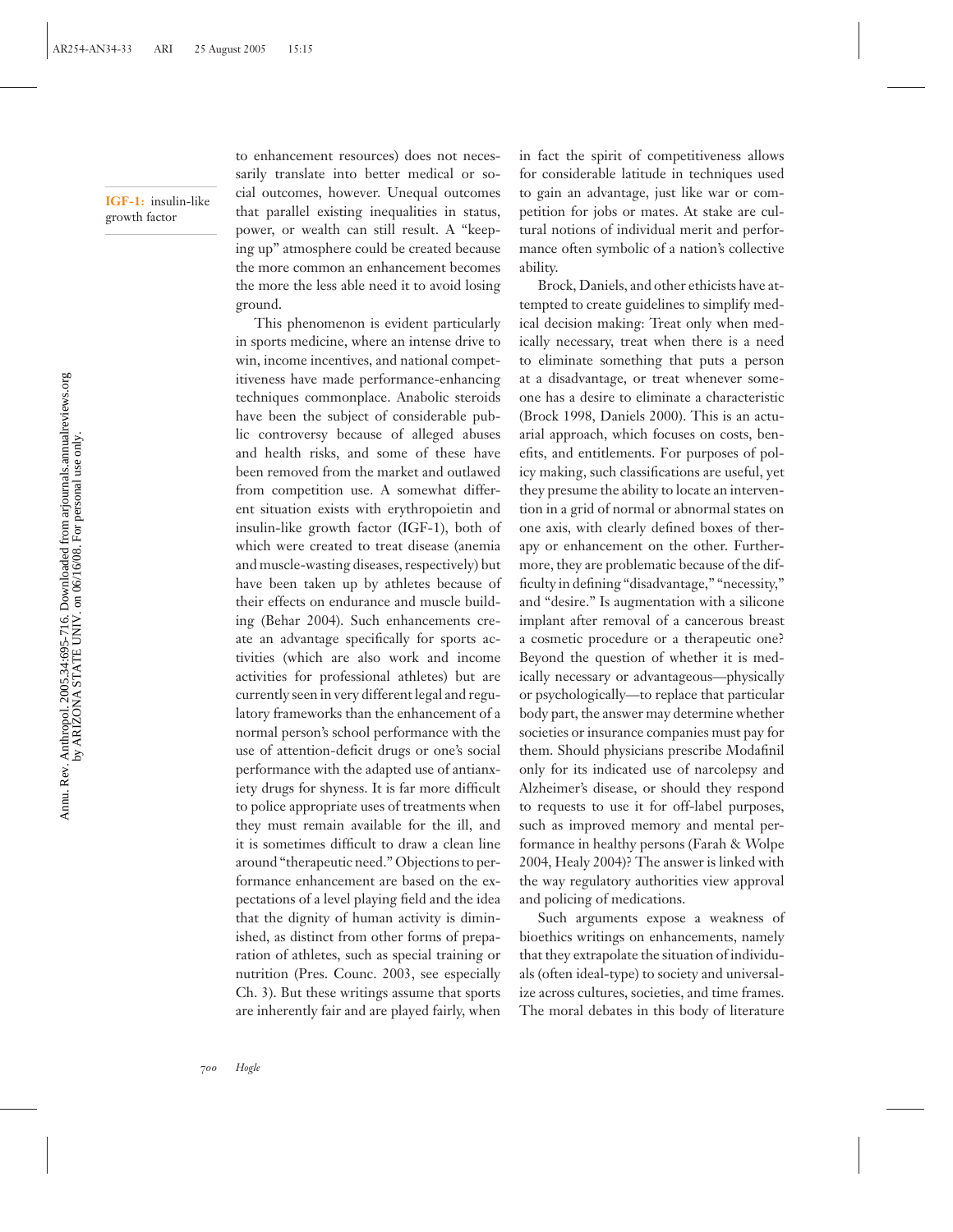about the nature of being human, the blurring of natural and cultural domains, and the intersections of medical and social goals have long been the focus of anthropological inquiry. Yet the overriding bioethics focus on Western notions of fairness and equity, risk, and prescriptive judgments for policy purposes excludes analysis of social disparities, differences in local political, economic, and health conditions, and differing value systems that are central to anthropological understandings of health and medicine. What might enhancement mean in a poor society where an artificial limb specially designed for working in rice fields or a bicycle designed to provide mobility means the difference in a person's ability to make a living? Compare these situations with a wealthy society, where an amputee might own multiple artificial limbs with sophisticated bioenginering designed for various sports. Anthropologists Kurzman (2003) and Kohrman (2003) and historians such as Serlin (2002) explore such questions through their studies of culturally specific responses to disabilities.

## **ENHANCEMENT TECHNOLOGIES AND ANTHROPOLOGY**

Anthropologists formulate questions in different ways: What are the relations among individuals, technologies, health care delivery systems, political ideologies, national commitments, and market conditions in various locales that produce, enable, or constrain certain enhancements? How do ways of ordering and valuing individuals, groups, and their characteristics affect the way bodily capabilities are seen? One has only to think of the way societies deal with aging to see how these relations shape what are considered appropriate interventions. Whereas some societies accept aging as a normal social and biological process, others see aging as a pathology to be overcome. Aging can be a social and economic problem for individuals (for women, in particular) and for societies if it is seen as representing reduced productivity and increased risk for disease. The old may be perceived not only as having less value, but also as being a burden on society. At the same time, the desire for youthfulness, engendered by cultural privileging of youthful vigor, has led to highpriority research programs and commercial efforts toward the twin goals of extending lives and reversing specific age-related illnesses and physical characteristics (including the appearance) of being old ( Juengst et al. 2003, Post & Binstock 2004). Competitiveness (whether for mates or for resources in local and global markets), consumer desires, political rationalities regarding the regulation of populations, and scientific concepts of temporal biological processes are all parts of the contingent social conditions that can produce enhancement technologies directed against aging.

Many anthropologists, influenced by Foucault's (1978) concept of bio-power, point to the relations of modern forms of power, which operate through bodily disciplines and modifications. Foucault's formulation was based on the observation that from the eighteenth century, forms of power changed such that repressive measures were no longer necessary or effective means of controlling people. Instead, political authorities controlled and improved the state by taking on the role of managing life itself. This role entailed making life an object of study, gathering information about individuals' lives and bodies. With this knowledge, administrative techniques could be employed to plan health services and regulate social life. This gave rise to modern life sciences, the clinic, and concepts of "health," "illness" and "deviance." The state could thus foster well-being while making citizens subject to regulatory control: Behaviors and bodies, disciplined through administrative means, would be productive, good citizens. Central to modern forms of power, however, was the need for individuals to internalize norms set forth by the linkage of intimate information, emerging institutions, and practices. "Technologies of the self" involve constant processes of self-monitoring and self-mastery, most of which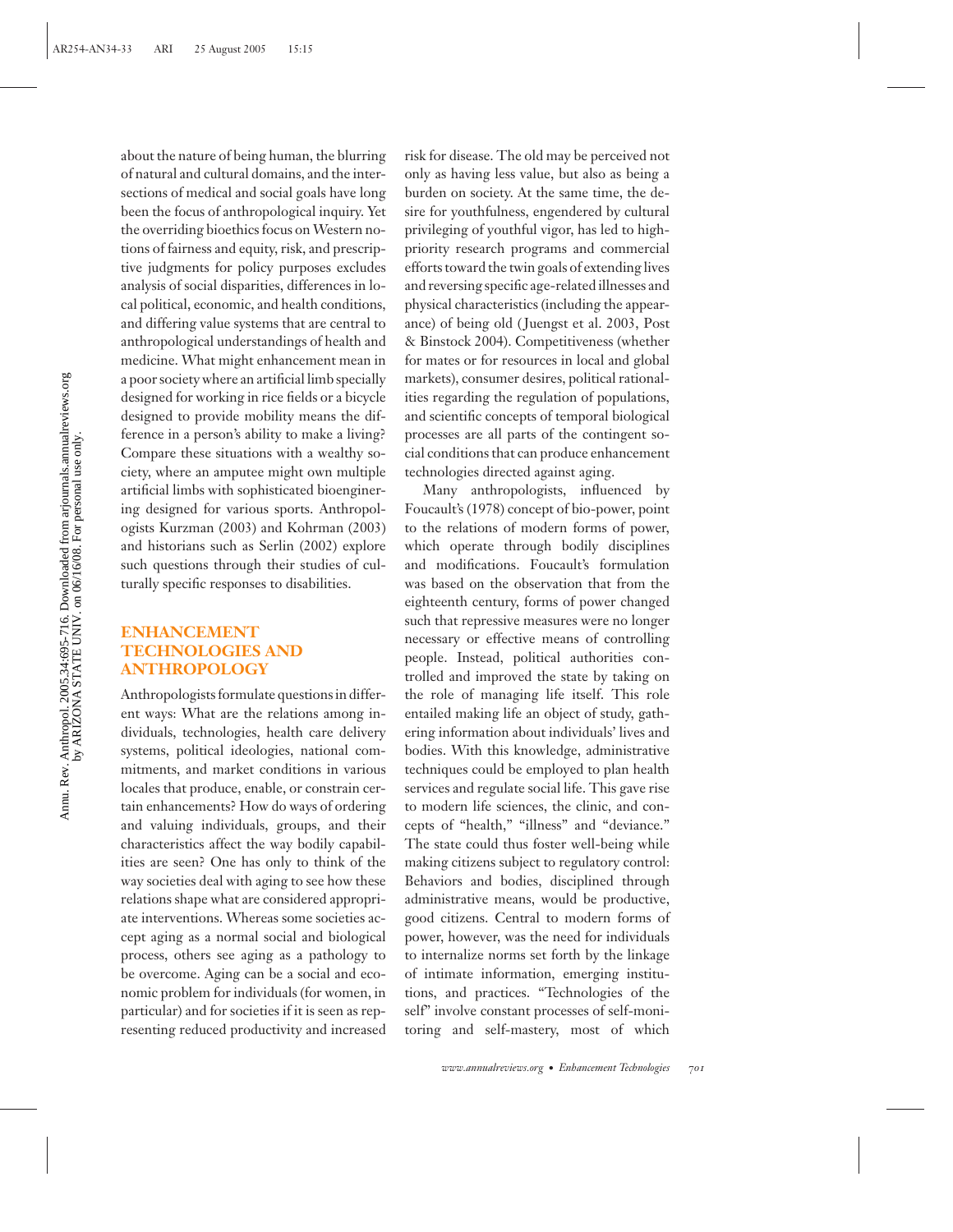operate on the mind and body through medical means. Biomedicine thus became the means by which the quality of collective and individual lives could be improved.

As Rose (2001) points out, when human capabilities are couched in terms of biology, variation from norms based on population statistics can lead to the exclusion of those found to be inferior, and health comes to be seen as fitness of a particular sort. The public health, hygiene, and eugenics programs of the early twentieth century, operating on populations, gave way to self-help programs by the end of the century as the cost of defective citizens and their necessary support technologies became burdensome. The strategy of shifting the burden to individuals is couched in terms of personal empowerment, and individuals are reconceptualized as autonomous actors who can choose behaviors, practices, and most importantly, products.

Martin (2000) sees the shift to self-mastery as being related to the shrinking of social institutions traditionally relied on for well-being, support, and community. Forms of employment become less reliable as technological innovations accelerate change in work and social practices, employers downsize or outsource jobs, and national governments cede responsibilities to local authorities and alternate forms of governance. Wealth is becoming more polarized and often predicated more on backstage machinations and public performances than on meritorious labor. Martin (2000) argues that individuals then become more like "nodes in a network": "[T]he person comes to be made up of a flexible collection of assets; a person is proprietor of his or her self as a portfolio" (p. 578); that is, people identify and develop perceived, valued assets to position themselves properly within rapidly shifting flows of global capital. The distinction between traditional ways of preparing oneself through training or gaining new skills is that the new way of putting forth one's assets is through body modifications.

The politics of identity and the self can be linked to the rise of consumerism, according to some social scientists. Turner (1996) and Featherstone (1991), among others, describe efforts to create identities and meanings through goods by illustrating the history of transformations in social life that resulted in increased attention to bodily practices. To summarize, after labor-saving devices and mass-produced goods became readily available to the public, leisure time expanded. This resulted in more free time and disposable income to spend on maintenance and pleasuring of the self. A consumer culture developed, driven by images of youth, beauty, luxury, and fun, departing from pre–World War I values of thrift and hard work. At the same time, less hard physical labor combined with diets characteristic of more prosperous (or at least less poor) classes led to changes in health status and obesity. Increased attention was paid to maintaining the body, for both social and aesthetic reasons. However, individuals, rather than governments or institutions, were now deemed responsible for their own maintenance. Neglect was seen as laziness, low self-esteem, and even moral failure. The body became a project through which self identity was constructed, particularly identity as a good, productive citizen. But body maintenance requires the consumption of goods, turning the wheel of desire, production, and consumption, and key to creating desire was the circulation of images by commercial interests, as Bordo (1998), Featherstone (2000), and others have demonstrated in their analyses of advertising and health promotional campaigns that promulgate specific images of the ideal body and person.

Ironically, as individuals select among bodily practices and modifications to suit both external expectations and a sense of fulfillment, a question of authenticity arises. Elliott asks the question, is this an authentic self or one invented by altering the biology (through surgery, medicines, or devices) and imagined through advertising, media, health advisory groups, or other images (Elliott 2003)?

In her study of assisted reproduction, Strathern (1992) observes that the ability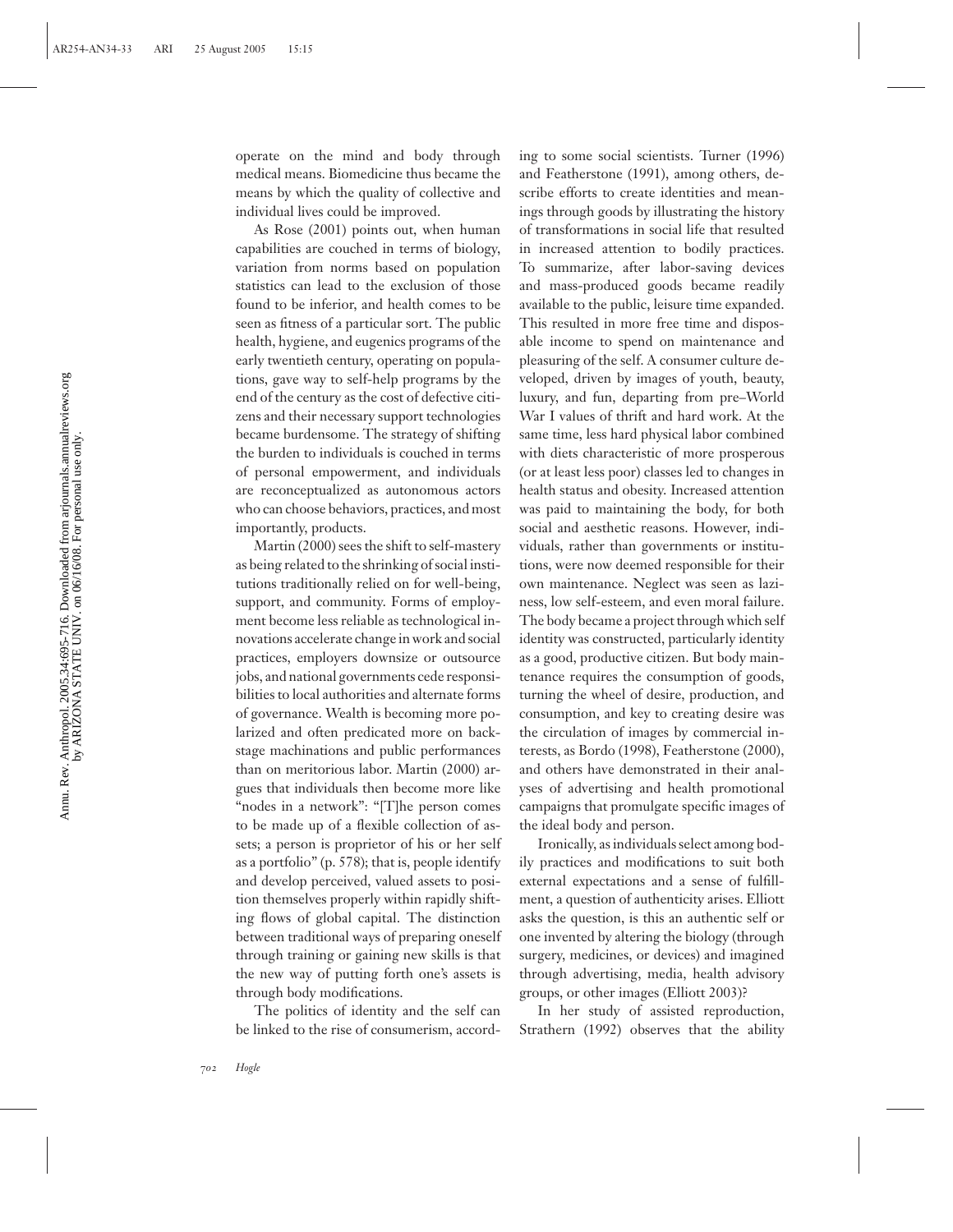to augment biology occurs within the context of what she calls enterprise culture the nexus of technoscience, consumer desire, and contemporary medical marketplaces. In her view, marketing and cultural expectations of how the body should perform are central to shaping the relationship of bodies and technologies. To illustrate her point, she discusses the way produced goods are designed for selling as much as for use, with attributes made explicit to consumers in ways that meet their cultural expectations. "To select an apple for its appleness is to discriminate between those which conform more or less to cultural expectations about what the natural apple should be" (p. 39). Although her example uses a common commodity and not humans, her point is that there is a collapse in the difference between what is taken for granted in nature and what is perceived to be the result of human effort. This is instructive for human enhancements because the work that goes into both identifying and amplifying certain characteristics as being amenable to change and constructing certain traits as desirable does more than essentialize them as preferred human traits. Rather, it forms a circuit of enterprise, biology, medicine, and culture in complex relations to each other. In this sense, the traits being enhanced are not inherently natural but cultural. This finding is evident in regenerative medicine, in which the body itself is directed to do engineering-guided, self-repair according to specified, desired characteristics (Hogle 2003). The concept of culture itself is changing as the technologies used to modify bodies—to "assist nature" as Strathern (1992) puts it—become so integrally bound with biology that it is impossible to think of natural and cultural domains as distinct. "Technology literally helps 'life' to 'work'"(p. 60).

In the early 1990s, a body of literature collectively called cyborg anthropology formed a linkage of anthropological works in science, technology, and medicine with the social study of science, technology and society, and sociology of knowledge. Inspired by key works such as Haraway's (1985) landmark "Manifesto for Cyborgs," writers considered a range of topics in the physical and life sciences, many of which explored emerging relationships and intimate connections between technologies and bodies (Gray 1995). Haraway, a feminist historian of science, used the image of the cyborg to explore such boundary crossings, including the ability to create chimeras, human-machine entities, virtual communities, and other forms of biological and social life. From a perspective that refuses discourses about purity and natural categories, Haraway creates opportunities to analyze the various ways that subjectivity and agency are being transformed. At the same time, changes to the body are positioned within the reconfigurations of technoscience and multinational capitalism, which she terms the "new world order" (Haraway 1997).

The cyborg as both a technological artifact and a cultural icon is central to understanding the new relationships between bodies, information technologies, and technologies used as prosthetic extensions, according to Hayles (1999). The seamless articulations among humans and technologies make it clear that the concept of an autonomous, bounded subject is giving way to a different kind of subjectivity, which she calls the posthuman. The cyborg literature thus challenges romanticized notions of a pure or natural self that should not be tampered with, a notion that characterizes much of bioethics and social science literature.

Much has been said about the culture of perfectibility promised by the marriage of technoscience and consumer markets (Kalb 1999). However, the phenomena of enhancement technologies may not be so much a pursuit of perfection or immortality as much as a way of controlling, designing, and planning the body as an integrated unit of biology and technology (Hogle 2003). Enhancements are upgrades. Upgrades support scientific research agendas and the ongoing production of goods and services that suit the needs of global exchanges. At the same time, the ability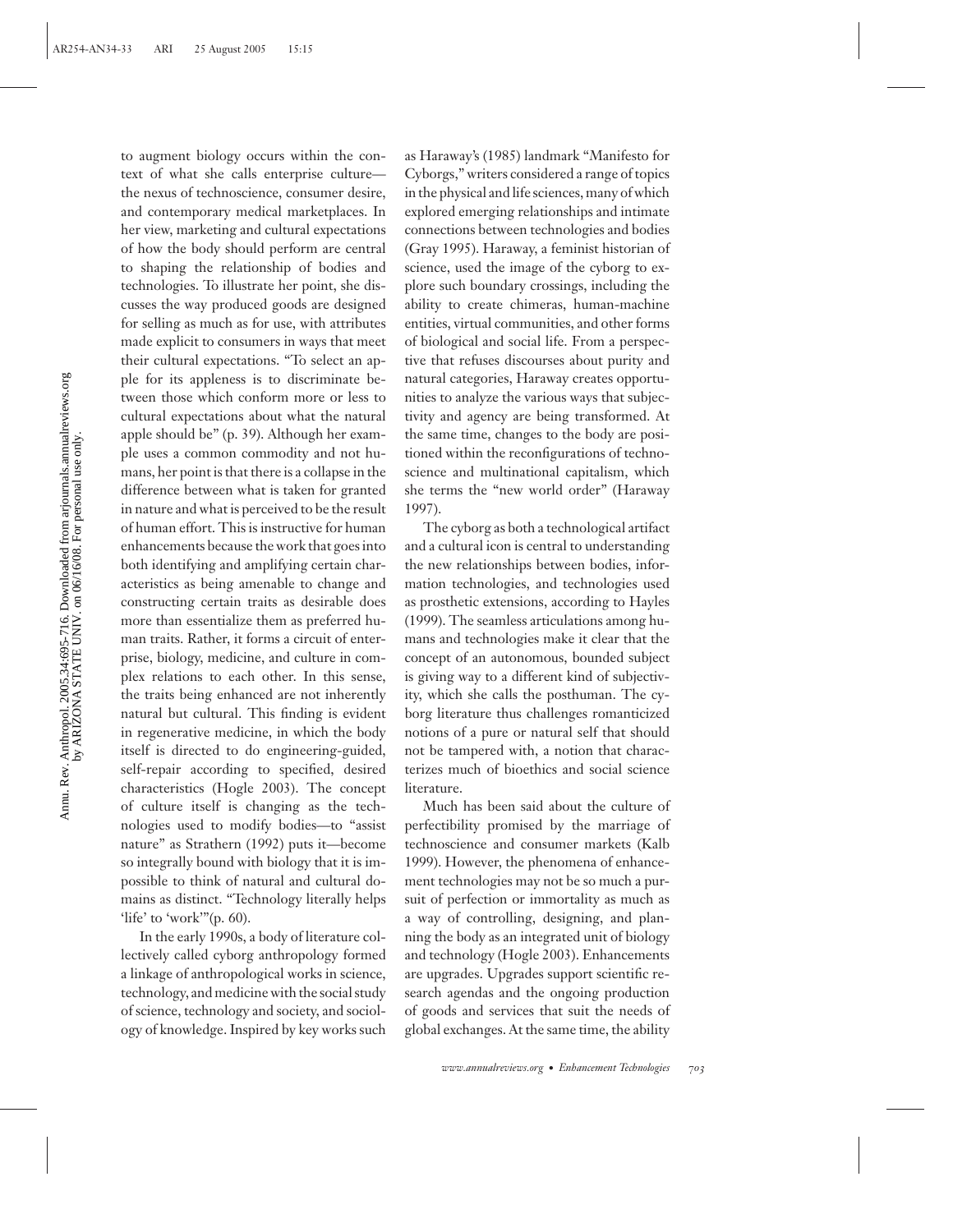to engineer bodily functions gives currency to the illusion of controlling predictability in an unpredictable world. From this viewpoint, if environmental stressors and social ills are too large a problem to tackle, and trauma or war is too unpredictable or technology too necessary to change, then the injury to bodies must be made fixable. In the emerging ethics of enhancement technologies, bodies made to be resilient, more enduring, and attractive will be prepared for any contingency of social life, labor, or global condition (Hogle 2004a).

#### **THE TECHNOLOGIES**

## **Cosmetic Procedures: Free to Be Me?**

For many people, the term bodily enhancement first conjures images of plastic surgery. Indeed, the development of surgical and prosthetic techniques, along with social concerns about aging and fitness and a reliance on body modifications to deal with these concerns, has made such procedures commonplace in the twenty-first century. There are two types of plastic surgery: reconstructive procedures performed to correct congenital abnormalities or damage from an injury, and cosmetic procedures performed not as a treatment for illness. Both depend on judgments of physical and social function, but also are related to ideals about visible appearance.

Physical appearance has cultural importance in terms of identity and notions of beauty, but also has been used socially and medically to evaluate general well-being and even moral behavior, particularly before the advent of diagnostic instrumentation. Writing about the history of eugenics, Proctor (1988) and Weindling (1990) explain how measurements of body symmetry and proportion were central to definitions of fitness. Visible impairments and anomalies were used to cull out those who varied too greatly from the imagined ideal form and subjected them to various interventions. Such normalizing,

racialized thinking about appearance can take extreme forms, as in the linkage of hygiene to the cult of beauty and bodily perfection that occurred in pre–world war Germany (Hau 2003). The medicalization of appearance in such ways has had a lingering influence on perceptions of visible variation and disability. Social and medical judgements of certain traits as desireable or undesireable serve to make the body an object to be "corrected." Cosmetic surgery then becomes a technology through which the body is normalized and homogenized as much as enhanced.

Haiken (1997) demonstrated the relation of beauty culture to surgical innovations after World War I. As she explained, demand for technical expertise in reconstructive surgery and prosthetics increased owing to the massive number of injuries from war. But expanding this area resulted in an excess of expertise and investment in the postwar era. Surgeons began looking for ways to extend their practices, including dealing with aging bodies. Americans were healthier and more prosperous after the war than ever before and were thus more capable of enduring and paying for elective procedures. In a time of growing consumer culture, the time was ripe for a professional specialization of aesthetics.

At about the same time, the second wave of immigrants came to the United States from eastern and southern European countries. Gilman's (1999) work emphasizes the importance of passing for those who looked different to be acceptable to mainstream society, most of whom were northern and western European descendents (1999). Haiken (2000) points out that nose and facial surgeries were used to deemphasize ethnic features because of concerns about anti-Semitism and racist attitudes engendered by the growing interest in eugenics in the early twentieth century. Today, procedures to minimize ethnic features, including skin lightening, nose and lip reduction, and removal of eye folds, are resurging (Haiken 1997, Kaw 1993). Kaw interviewed Asian American women and plastic surgeons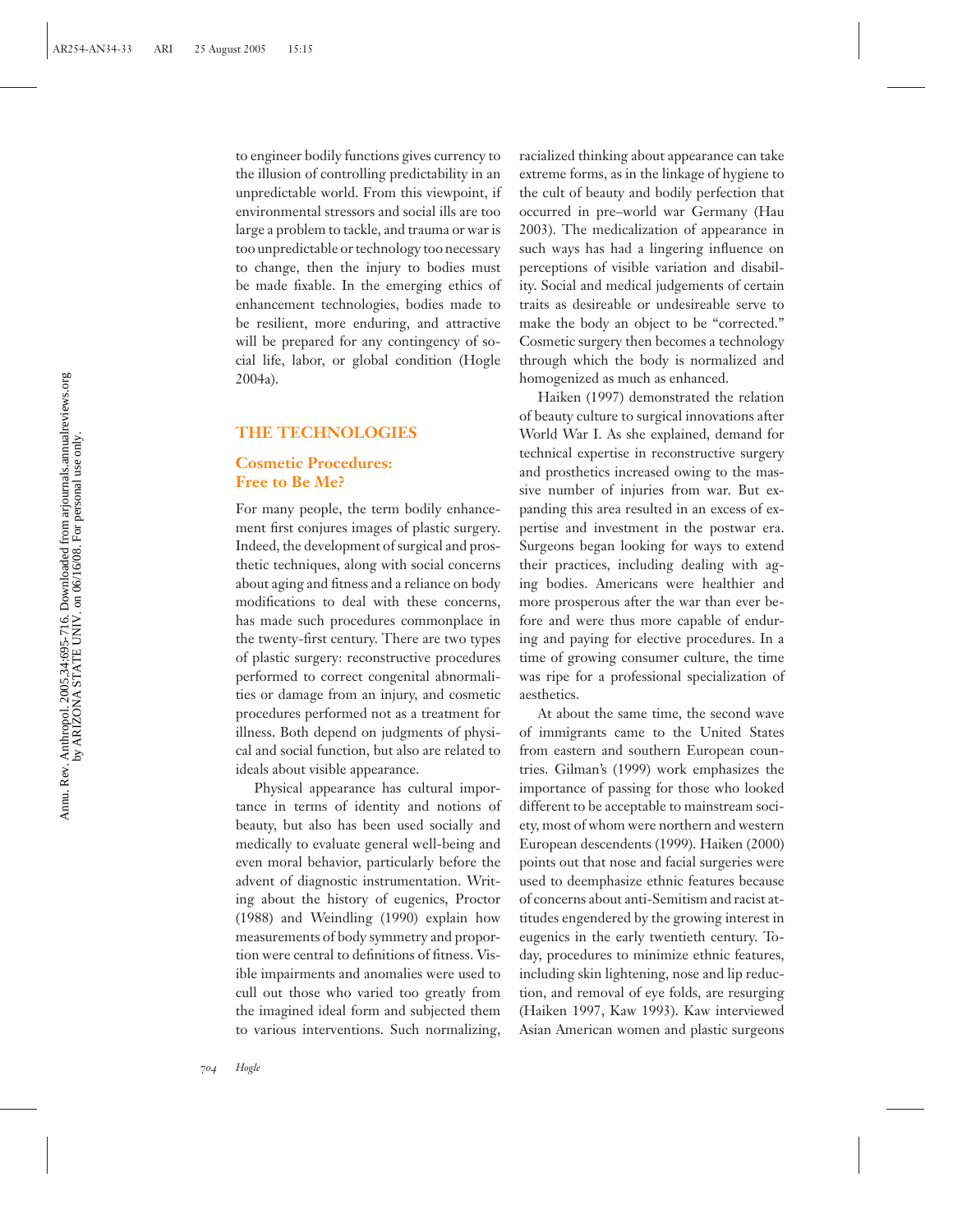about ethnic modification procedures, finding that both groups reinforce stereotypes of Asian features that they believe belie traits of dullness and passivity (see also Serlin 2002 on Western interpretations of plastic surgery for Asians). Kaw concluded that the women internalized American values of assertiveness and quickness and changed their appearances to match.

Notions of attractiveness or proper appearance may be culturally specific in some ways, yet Featherstone (1991), among others, argued that through globalized consumerism and images projected through the media and advertising some homogenization is occurring, with a preference for Westernized appearances that may be connected to beliefs about success and well-being. In later works, he further suggests that there is a temporal aspect of body modifications that parallels the fluidity of identity in modernity: Images can be borrowed from other cultures or time periods or changed to associate with certain groups (Featherstone 2000). There is a paradox of conformity to an imagined norm and a desire to express individuality that characterizes wearable fashion. This finding can be seen in the increasing popularity of nonsurgical treatments and so-called lunchtime face lifts that are performed in about an hour, usually in an office setting, and are priced to make treatments more affordable than a surgical procedure, which can cost several thousand dollars.<sup>2</sup>

The results are transient, lasting from a few weeks to months, requiring periodic repeated treatments. While giving the impression of being able to opt in and out of participation, the effect of repetition is to draw continual, deliberate attention to worries about aging and appearance. Ironically, there are other procedures with permanent effects that respond to transient fashions, including collagen injections to foot pads and the shortening of toes to suit shoe styles, nipple enhancement and navel repositioning for tight or revealing clothes, and modification of specific parts to mimic favorite movie stars (Kalb 1999).

The number and types of cosmetic procedures are proliferating, which indicates that it is not a preoccupation with youth or beauty alone and not just older, wealthier women, as stereotypes suggest. There were 8.3 million procedures done in the United States alone in 2003, a 20% increase over 2002. Of these, 37% of patients had previously had at least one procedure, and a growing number are having multiple, simultaneous procedures (Am. Soc. Plastic Surg. 2004).<sup>3</sup>

The majority of procedures are purchased by those individuals with annual incomes less than \$50,000, and 20% are purchased by individuals younger than 34 years of age, including a growing number of teenagers having liposuction and breast augmentations (Am. Soc. Plastic Surg. 2004, Kalb 1999). Penises, breasts, and calf and pectoral muscles are enlarged while thighs, arm flaps, and abdomens are diminished or "sculpted." Among the fastest-growing procedures, however, are hand vein reductions and chin and hair implants, changes that individuals claim give them a competitive advantage in work fields where appearance is important. Here we see an implicit link of appearance with perceptions of competency and productivity. Identity politics, consumer culture, perceived competition for jobs or partners, institutional contexts, and technology all contribute to the demand for aesthetic body enhancements.

<sup>2</sup>Nonsurgical treatments include botox injections, chemical peels, or the use of collagen to remove wrinkles and plump skin or to fill in lines or acne scars with collagen, gel-like materials, or calcium-based materials. The skin can also be evened with acids or sanding materials.

<sup>&</sup>lt;sup>3</sup>The latter phenomenon may have stimulated—or have been stimulated by—the explosion of television reality shows depicting "total makeovers" for men and women. Televised competitions judge people not necessarily for the best surgical outcome but the greatest overall change, including transformations in clothing and psychological disposition. This speaks to the ways individuals seek to manifest spiritual, mental, and physical performance from bodily modifications.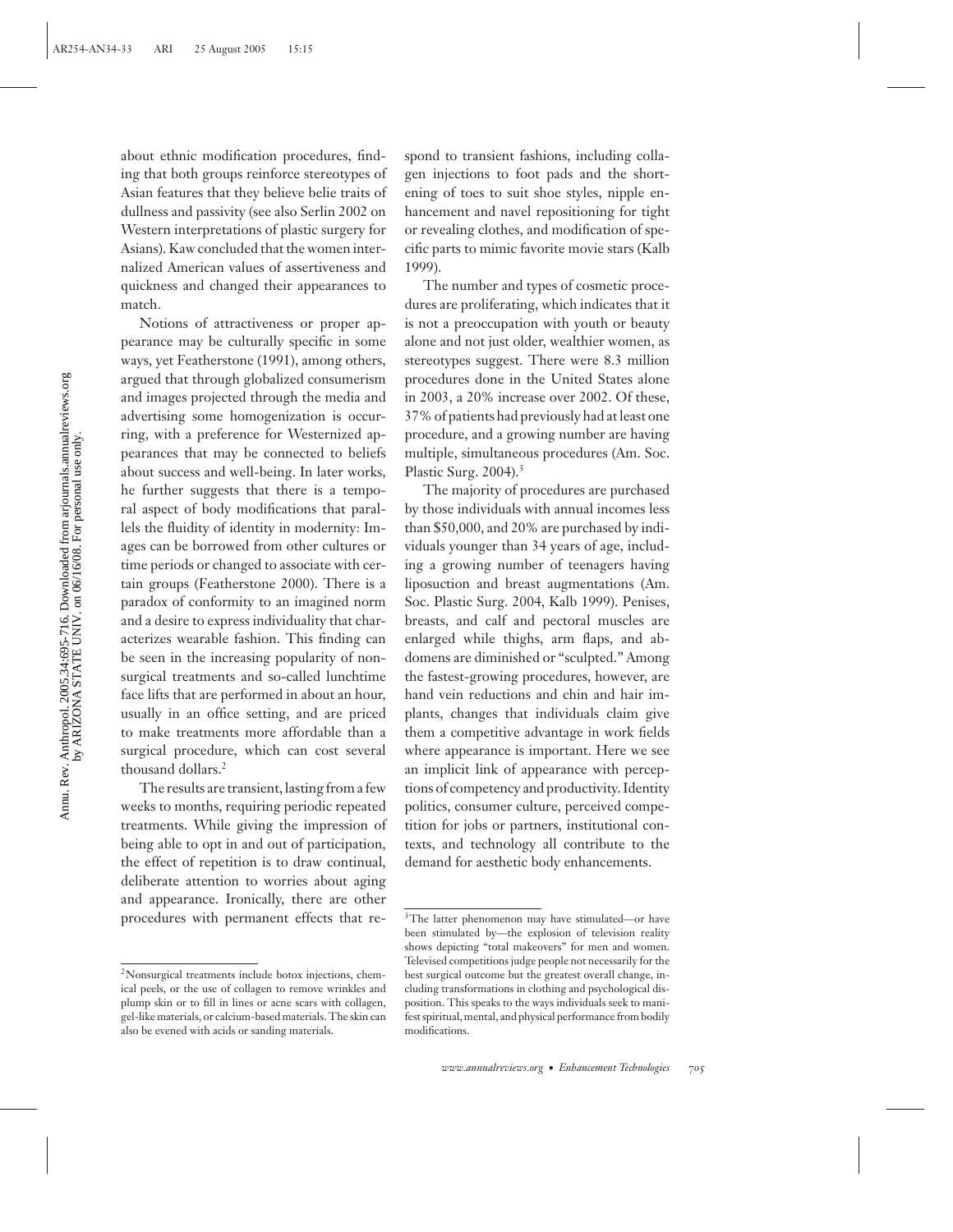The most significant debates in recent years, however, insist that cosmetic practices must be situated in discourses and practices of gender (Negrin 2002). Basalmo argues that no matter how fashions of appearance change over time, the principles are the same in that individuals are responsible for their own beauty and for embodying the ideal of their sex (1992). Gender, she argues, organizes our interpretations and treatments of bodies. Men with tanned, leathery skin or graying temples may be perceived as physically active or authoritative, whereas women with similar characteristics may simply be seen as old and unattractive.

K. Davis (1995), among others, believes that cosmetic surgery is usually seen as more acceptable for women because they are expected to have low self-esteem. In her ethnography of western European women, however, she argued that women are not simply passive victims of commodification and consumer culture. Rather, bodily imperfections may spur women into action, and through a desire to improve themselves, they become active agents in changing their position in society. Having surgery can thus be a form of empowerment. Bordo (1998), however, argues that it is difficult to think of choice of procedures outside of cultural norms and the gendered practices of power and authority. Many such norms may be harmful, she argues, because by accepting and participating in cosmetic procedures, negative messages become reinforced and pressure is increased for other women to participate. Furthermore, there will always be more deficiencies to fix because the female body is always seen to be in need of regulation and constraint (Bordo 1998, Turner 1996).

Some scholars say gender differences in bodily experiences are converging in globalized modernity. Both Bordo and K. Davis are skeptical of this stance, stating that although taboos are lessened, there are unequal pressures of cultural ideals of beauty, and differences remain in the way men and women experience their bodies and embodiment (Bordo

1999, K. Davis 2002). K. Davis (2002) feels that cosmetic surgery cannot "enhance" masculinity for men in the same way it "enhances" femininity for women for the simple reason that the very act of having surgery signifies a symbolic transgression of the dominant norms of masculinity (p. 59). In the cultural meanings associated with masculinity, Davis argues, the body and its vulnerabilities must be hidden and denied, and men who admit they are suffering—and do something about it through interventions—are acting "feminine" (see also Dutton 1995 on masculinity and the male body).

## **Cyborg Prosthetics**

The icon of the cyborg, as previously described in Haraway's work, embraces the idea that one can choose one's own embodiment. As performance artist Stelarc puts it, "this is evolution by the individual for the individual" (Stelarc 2004, personal communication; Zylinska 2002). The body becomes a set of relations, rather than a package with some form of agency. Technological prostheses provide good examples to think about the evolving nature of subjectivity and agency, as they may be far more than mere extensions in an attempt to regain bodily unity.

As Serlin (2002) and others note, disfigurements create public anxieties about their own vulnerability and autonomy. For those with missing or disfigured parts, passing as ablebodied is important for social as well as physical functioning. Although there is an extensive literature on disability in its various forms (amputation, sensory loss, physical malformations, or mental disorders), there are fewer works on prosthetics or how protheses affect embodiment and identity. Notable exceptions include a collection of histories of prosthetic design and use (Ott et al. 2002, Serlin 2002) and an ethnography of limb prosthetics in the United States (Kurzman 2003).

Designs that take the form of a mere structural replacement complete the fiction of "filling in" the missing part, but other designs may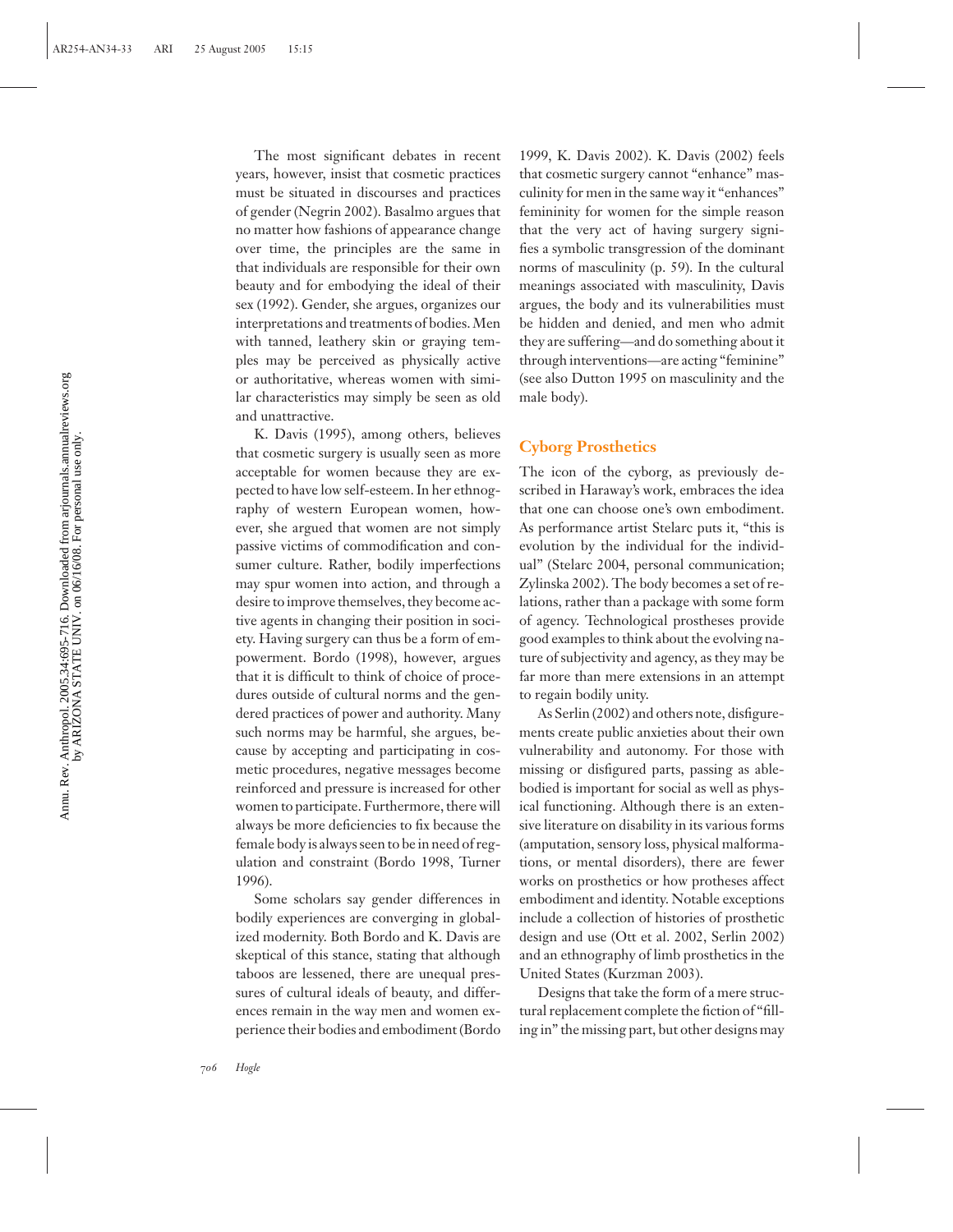allow for specialized or enhanced functions, such as tools that grasp or articulate specific to sports or work needs or arms that are more durable than human flesh and do not suffer fatigue. Sophisticated, computerized limbs may have sensors to fine-tune balance and spring or operate in response to bodily electrical impulses. These kinds of things beg the pragmatic question, of course, of who gets access to which level of enhancement (Brock 1998). Beyond this, however, is the fact that like all technological objects the replacement is not a neutral adjunct to the body; rather, depending on the context in which it is used, a new subjectivity may be created for the user, and new meanings of embodiment may be created.

Journalist John Hockenberry (2001), himself a paraplegic, celebrates the advent of enhancing assistive technologies such as miniature wireless devices and voice simulators. In an article subtitled "Your Body: Get Over It," he describes the world of the disabled and their relations with assistive technologies. One immobile patient who has subcranial cortical implants producing muscle motion through brain signals was able to move a cursor on a computer screen, begging the question, "because of the implant, is a Dell Pentium cursor now more a part of [the patient] than one of his own paralyzed arms" (p. 96)? Hockenberry describes the experience of optimizing brain-machine interfaces by likening it to being like a puppet; that is, improvizing motion by merging available body functionality (arms, neck, head) with a small arsenal of customized machines (wheelchairs, grabbers, remote controls) (p. 101). Functional electronic stimulators, deep brain stimulation, neural prostheses, and other direct brain-technology interface devices, as well as communications technologies, do more than substitute function for the disabled; they transform the experience of movement, balance, and communication. According to a Cyberkinetics company spokesperson, "we can help people who are disabled become superable in a new sense. These people may be able to do things we can't do, like operate a computer faster or do very precise tasks" (Kotulak 2004).

Contrary to arguments about identity and body image in the previous section on cosmetic procedures, Hockenberry (2001) suggests that the history of assistive technology for the disabled shows that people will sacrifice traditional body image if they can have equivilant capabilities: "The greatest thing people with disabilities have done for the general population is to make it safe to look weird" (p. 101). Not surprisingly, many assistive technologies such as screen readers, text enhancers, and voice simulators are being adapted for use by healthy individuals, primarily for learning purposes and enhanced productivity (E. Morrison, personal communication).

Blume (1997) analyzes another bionic technology, examining the complex moral and medical issues concerning cochlear implants for children (1997). Designed to provide the Deaf with some ability to amplify and discern sound, the assumption of designers was that Deaf people are disabled and in need of a bionic ear. Many of the Deaf, however, think of themselves not as being disabled but as having a community identity based on a particular variance. They resisted the drive to bring them to a normative state through a technological intervention, comparing hearing enhancement to racism and other forms of discrimination.

#### **Cognitive Enhancement**

If cosmetic body enhancements rely on cultural explanations and attempts to achieve social outcomes using medical interventions, then neurological enhancements rely on a biological reductionist assumption that all behavior, interactions, and physiological functions are related to neuronal structures. This perspective erases the social, creating a subjectivity reliant on assistance (Rose 2003). To make a person happier, more outgoing, or better able to perform mental tasks, then, requires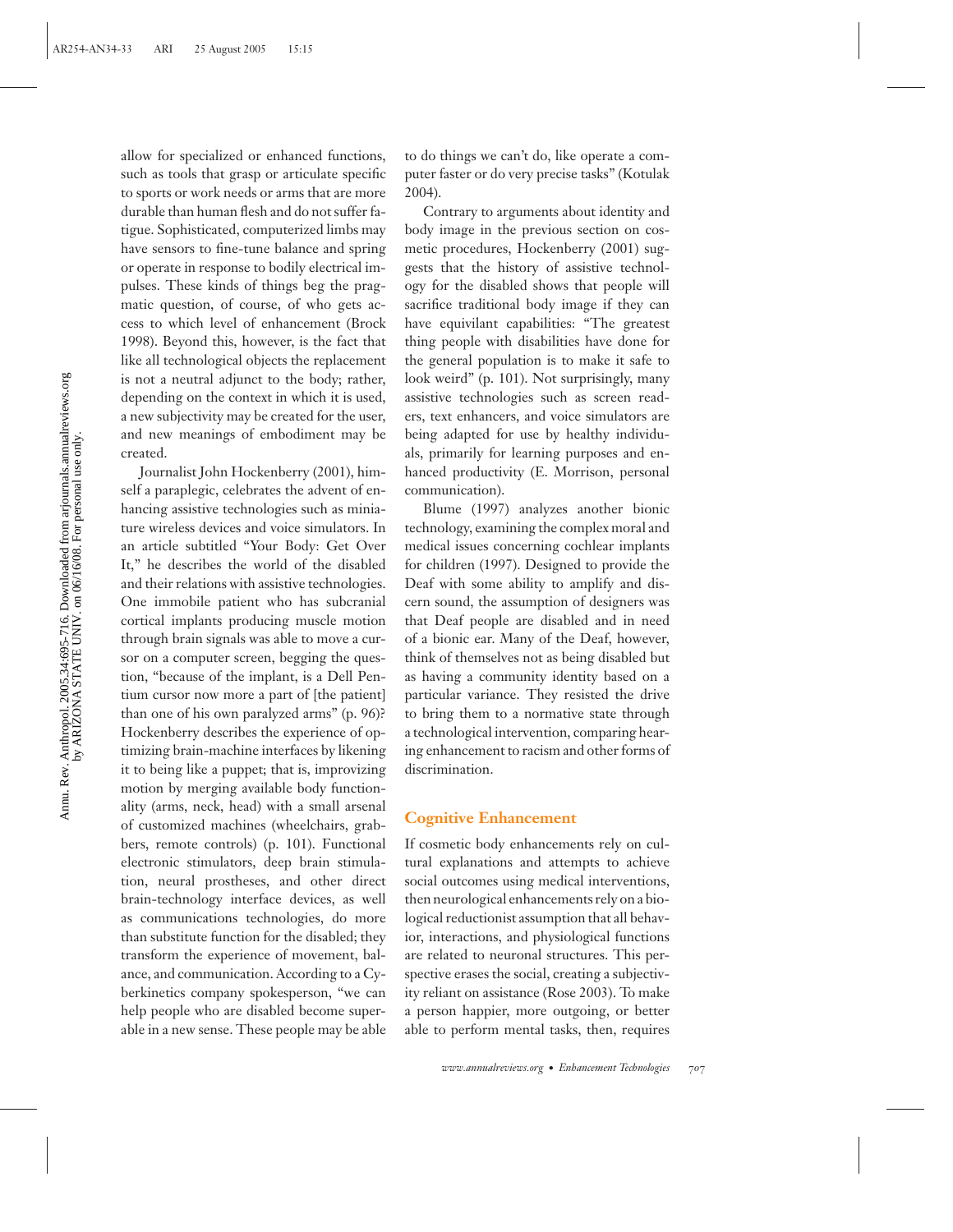**ADD:** attention deficit disorder

taking psychopharmaceutical drugs. A partial corrective to assumptions of universal biological reductionism is found in Lakoff's (2004) study of antianxiety and antidepressive drugs in Argentina. In his ethnography, globalization and economic insecurity are used as the model of depression rather than biology.

Chemical enhancers purport to help people sleep less, work harder, and have greater mental acuity. Although little clinical evidence supports this claim, the belief that performance is enhanced is enough to create a soaring demand for off-label uses of drugs designed for Alzheimer's disease, narcolepsy, and attention deficit disorder (ADD) (Hall 2003). Hall details some evidence of the growing use of chemical enhancement from sales figures, such as \$200 million per year for Modafinil, far more than the market for narcoleptics would need. The explosion of diagnoses of children with ADD and the subsequent high number of prescription requests for Ritalin and similar drugs (already suspect in terms of improper diagnosing and medicating of behavioral states) has now been extended to adults. Those who have difficulty concentrating or wish to perform better on certain tasks are urged to get a diagnosis of ADD and consume this class of stimulant drugs. Hall, a veteran journalist who covers ethically controversial technologies, brings attention to an important social aspect of what he calls the "brave new pharmacology" by highlighting the relationships of drug industries and a regulatory regime geared to evaluate certain forms of risk.

Memory is a particularly significant and symbolic capability, receiving renewed attention because of the fears of senility among aging baby boomers but also because of the recent studies of posttraumatic stress and false memory syndromes. A prosthetic hippocampus (part of brain where memories are processed) is a microchip designed to recreate memory processing. Funded by the military, researchers are testing to see if chips could replace parts of the brain or at least relay messages in patterned ways (Hoag 2003). Potentially, a type of synthetic memory could be implanted, such as how to perform routine activities for individuals with Alzheimer's or other memory loss ailments.

Many brain-electronic devices are under investigation for military uses, for example, for pilots to make split-second decisions regarding flying and weapons discharge (Gray 2001, Talbot 2002). In fact, about 10% of the Defense Advance Research Projects Agency budget is devoted to the Brain-Machine Interface Program (Hoag 2003). These examples show the traffic across medical, commercial, and military domains that impact bodily modifications (Hogle 2004a).

Elliott (2003) uses interviews with patients and psychiatrists to conclude that in many cases, people seek changes in their identity and behavior with psychopharmaceuticals because they seek authenticity. Kramer (1993), in his landmark book *Listening to Prozac*, explored the same issue when patients reported that they felt "more like themselves" on Prozac than without. Elliott's primary critique of this phenomenon is that pharmaceutical companies capitalize on the late modern trend of obsession with personal identity by marketing an array of drugs as a key to self-fulfillment and the removal of barriers to the "real" self. In the market-driven economies of the West, he explains, antidepressents are sold for a variety of personality problems besides clinical depression, such as "social anxiety disorder" and "premenstrual dysphoric disorder," medicalized conditions hyped through illness awareness campaigns and faked support groups (Caplan & Elliott 2004, Dumit 2003, Elliott 2003). Similarly, using examples of the rapid sales growth of psychiatric drugs in the United States, Latin America, Africa, and Asia, Rose (2003) shows how strategic marketing practices of drug firms are aligned with the reframing of the self and illness in modernity, in which individuals must identify problems as neurological ones and then become active agents in change by consuming neurochemicals.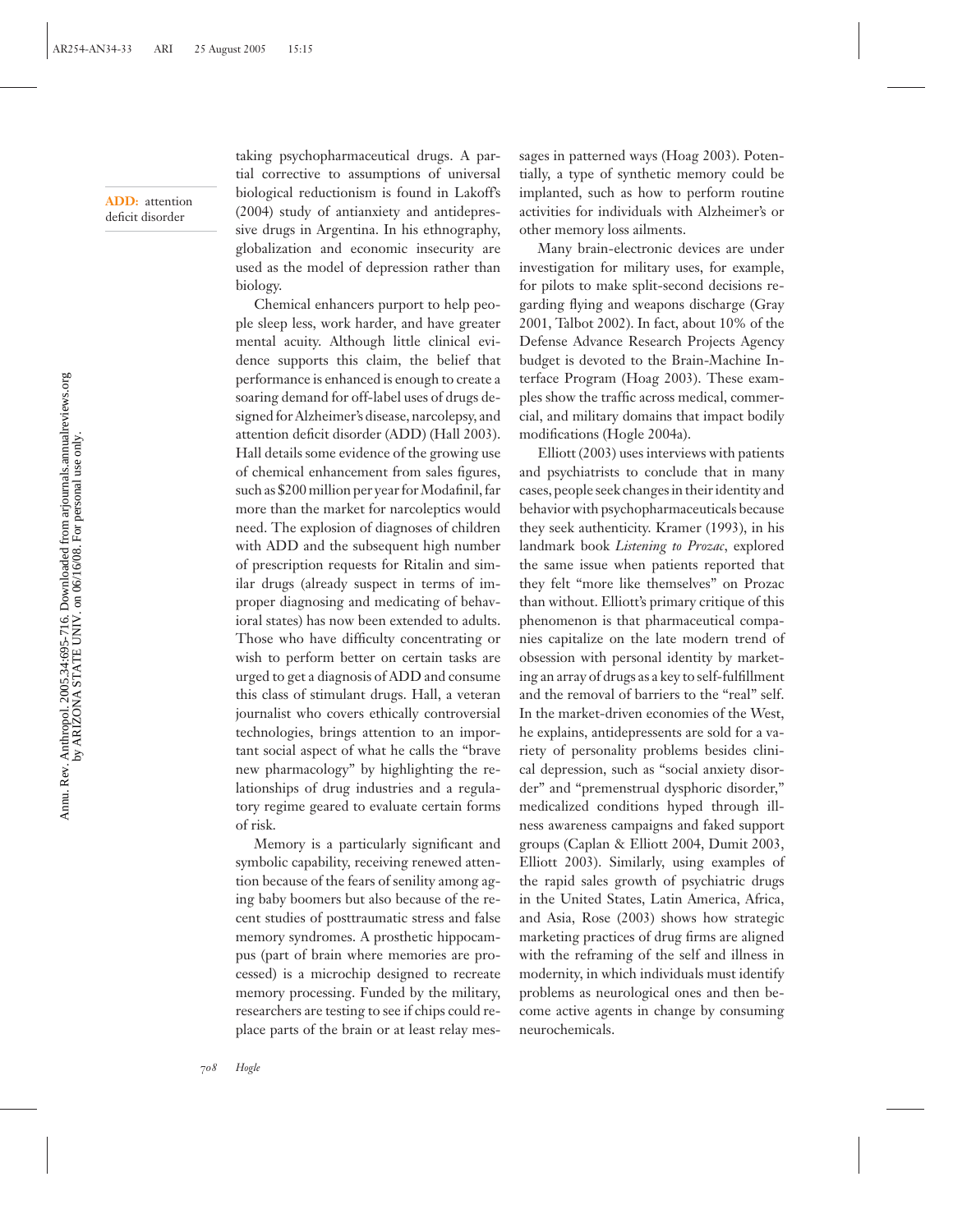The brain is considered to be the organ of mind and consciousness and, particularly in Western cultures, the locus of selfhood. As such, neurological interventions have different ethical implications than do other body parts, according to Farah & Wolpe (2004). The basis for ethical concerns, said Farah & Wolpe, is that persons are responsible for good or bad actions and must take the responsibility, blame, or praise. Improving brain behavior pharmacologically may detract from the responsibility of the person for his or her own actions and reduce the effort needed for personal accomplishments.

Elliott, Fukuyama, and other commentators worry that people are simply trying to eliminate troublesome behaviors and feelings (Elliott 2003, Fukuyama 2002, Pres. Counc. on Bioethics 2003). Elliott views this as a pursuit of happiness while attempting to avoid the difficult, real problems of everyday life. Not only does the use of technologies to avoid emotional discomfort ignore possible risks, but also such consumption for the sake of individual enhancement ignores long-term consequences for society. Will this cause a ramping-up effect? What will it mean to have large numbers of neurally medicated people? Caplan dismisses such concerns about social changes and commercialization. He argues that attempts to achieve better performance should not be squelched and self-improvement techniques should not be restricted because science should be allowed free rein for discovery. Furthermore, because there is no agreement on what constitutes human "nature," detractors cannot successfully argue that there is an essential humanness that is threatened by such technologies (Caplan & Elliott 2004).

Existing writings on cognitive enhancements resonate with bioethicists' more general concerns about fairness and identity in the use of enhancements but also underscore the neoliberals' claim that the responsibility to deal with social inequities and the difficulties of modern life has shifted to individuals, not societies. The difference lies in how individuals are expected to deal with social suffering: bear it or medicate it.

What is missing in the current literature is a more nuanced view of neural selfimprovement activities as they relate to varying models of productivity, work, and life management in different societies. For example, in her new work, Martin (2005) points out that what is valued in American society as productivity are actually forms of mania. The aggressive, hyper-productive, creative, unpredictable behaviors that represent one extreme of manic and bipolar disorders are desired characteristics of corporate and world leaders. So, on the one hand, people may self-medicate to become more manic-like, whereas on the other hand those with true manias may be rewarded for not medicating their disorder.

## **Genetic Enhancement and Regenerative Medicine**

Perhaps the most publicly debated technologies that promise to modify human biology involve genetics.<sup>4</sup>

The array of interventions are described most completely in bioethics literature (Buchanan et al. 2000, Pres. Counc. 2003). Such work shows the myriad ways life itself

<sup>4</sup>Some clarification is in order. Genetic tests can predict the probability of a disorder (such as breast cancer or Hodgkin's disease) and can detect the presence of a gene mutation in an unborn embryo or fetus, indicating an abnormality or potentially life-threatening condition. With this information, individuals can choose to undergo prophylactic treatments (if they exist) or terminate a pregnancy, but the condition cannot be eliminated without a proven gene therapy. Gene therapies, by comparison, are designed to replace or modify genetic structures to produce normal function (as in the case of inserting a missing gene required to make key proteins), or potentially, to improve function (as in the case of using IGF-1 to build muscle). Somatic cell therapies work on body cells (for example, in an adult with a genetic metabolic disorder) and affect only the individual being treated, whereas germ-line therapies could be used to affect future offspring (for example, in the attempt to prevent a known hereditary disorder from being passed on to future generations).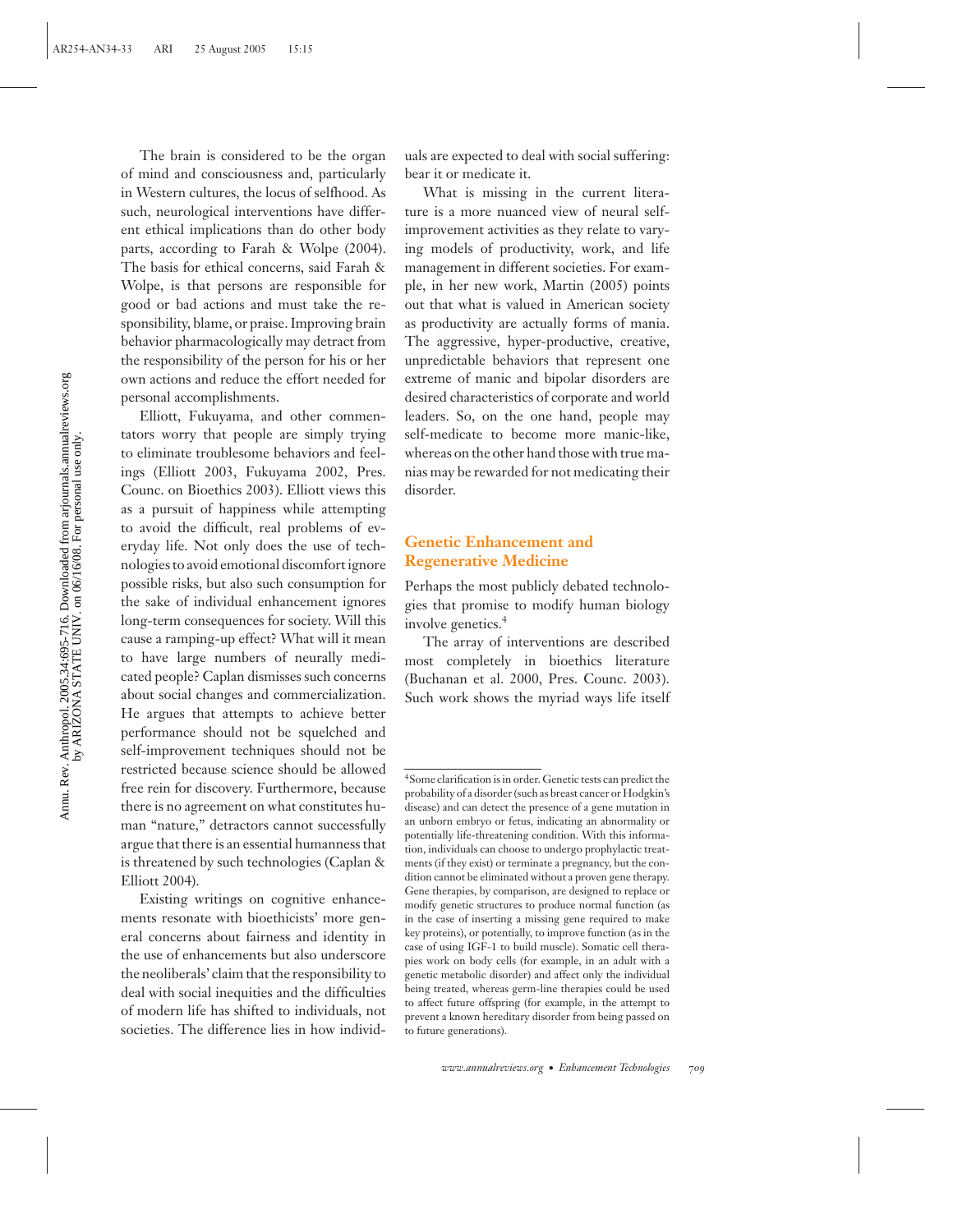can be changed as biology-as-information is made malleable.

Social science work on genetic interventions is growing but is still speculative and exploratory, for the most part. Ethnographies of particular genetic disorders are appearing (Rapp et al. 2001), as are a few collections of commentaries on social and ethical implications (Goodman et al. 2003). Anthropologists are observing the new kinds of sociality, including kinship relations (Franklin & Roberts 2005, Strathern 1992). In a now classic article, for example, Rabinow (1992) illustrates how bio-power works with the new genetics: New forms of sociality are being created with groups whose identity has to do more with their genome profile or calculable genetic risk than with traditional ways of identity-making through communities. Some anthropologists, however, are beginning to take on the work of following global capital, as genes become trade entities (Franklin 2001, Sunder Rajan 2003).

Rabinow (1996), who took an early lead in recognizing the fundamental changes engendered by the Human Genome Project, remains one of the few anthropologists willing to do the more difficult work of fieldwork in complex technical settings to learn how specific techniques of identifying, amplifying, and selling the resulting information and methods led to groundbreaking ways of manipulating genetic sequences. His indepth interviews with biotechnology scientists and managers illuminate the ways such processes enable the use and reordering of information about life to transform biology and society. There are numerous ethical and social concerns about genetic alterations. Defining and regulating ethically permissible interventions—including what counts as normal—have proven to be difficult. Scully & Rehman-Sutter (2001) wrote that "positioning the interface between permissible and nonpermissible interventions at the same place as the boundaries between therapy and enhancement, and between normal and abnormal embodiment uses biology to justify a

moral evaluation, privileges the single standpoint of the genetically canonical person and enhances the dichotomy between 'normal' and 'not normal.' This distracts from the work of uncovering the real grounds to setting limits to genetic manipulations" (p. 87). The National Institutes of Health in 1997 attempted to create guidelines for interventions but was unable to agree on what was acceptable, or what constituted an unwarranted enhancement, so they abandoned the process (Rothman & Rothman 2003).

Fukuyama (2002), political scientist and appointee to the President's Council on Bioethics, in his widely cited book on medical innovations argues for a return to an ethics based on natural rights. This philosophical view holds that there is a universal human nature on which "oughts" can be derived and that rights (not interests) should organize human ends and goods. From this standpoint, genetic engineering and all other forms of enhancement would be rejected because it threatens human essence, and hence, human sanctity. An opposing view is held by transhumanists such as Bostrom (2003), whose goal it is to promulgate the improvement of human life through technology. Transhumanists believe that human nature is a work in progress, changing in relation to varying social and temporal conditions (Bostrom 2003). In this view, attachment to personal identity or something called human essence is not a priority. Genetic engineering through this lens is seen as an opportunity for new experiences and human growth. Although he cautioned against certain kinds of modifications (for example, manipulating traits such as aggression to a point that makes future generations too passive), Bostrom dismisses concerns about germ-line engineering's permanent effects on future generations by offering the possibility that changes can themselves be changed in the future.

As yet, there are few in-depth analyses or ethnographies of genetic interventions, particularly regarding enhancements. Because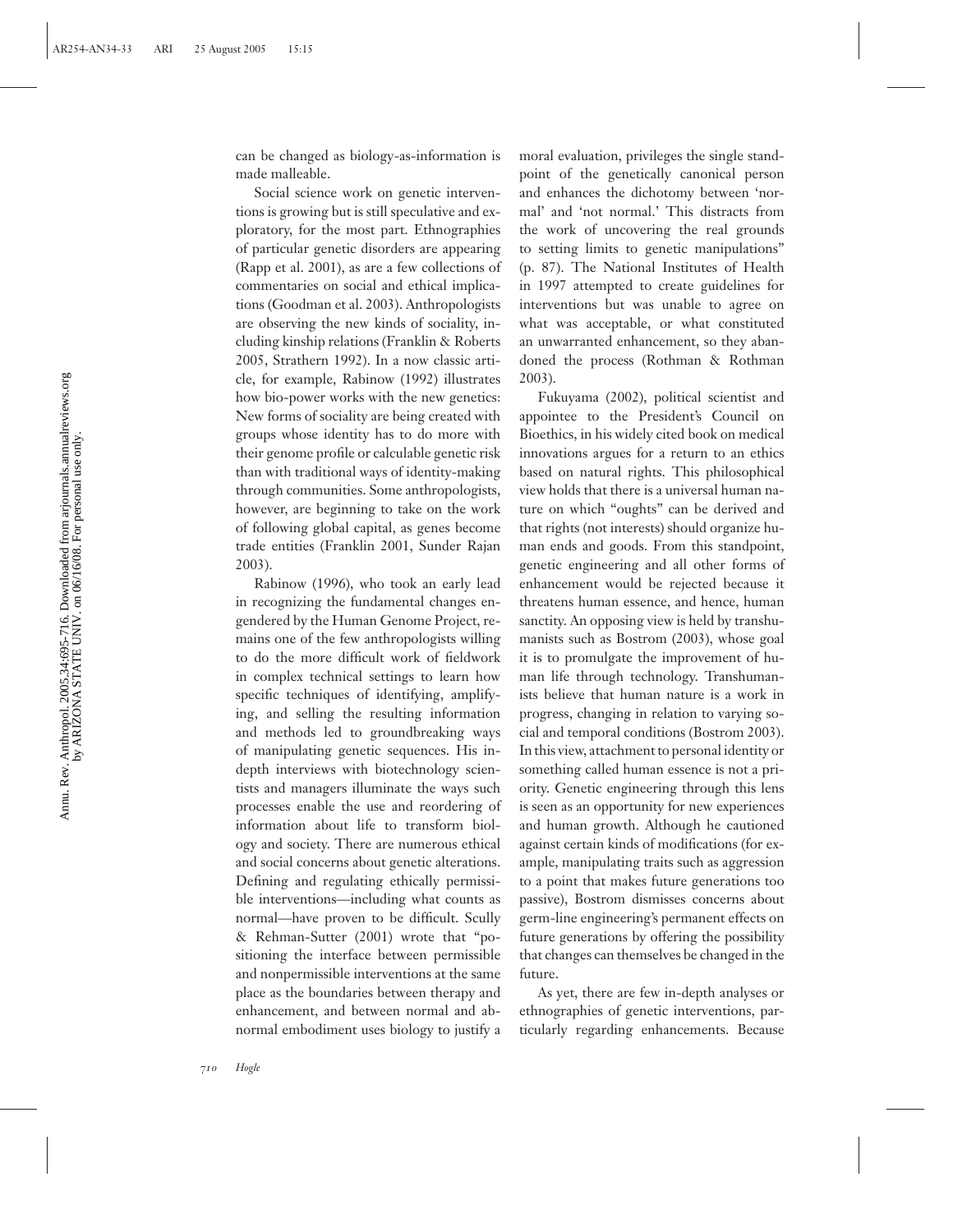many genetic enhancements have not yet been made functional and are not generally available, investigators cannot yet study individuals or families and their decisions around such interventions, but there is a need to understand the assemblages of capital, scientific theories, and assumptions about nature and culture being built into emerging enhancement genetic techniques. In the emerging area of behavioral genetics, for example, traits such as intelligence and behaviors are being targeted for intervention, but there are complex, higher-order relationships with proteins, chemical signaling processes, and environmental effects. The need is urgent because in addition to creating selective advantages for individuals, the underlying ideology of personalized medicine that drives efforts to intervene in individual genomes will transform the way medicine is conceived and delivered. For example, nutrigenomics and pharmacogenetics are sets of technologies that seek to custom-design drugs and nutrients that respond specifically to individuals' particular genetic combinations. Rather than considering the health needs of a population, there is a growing interest in developing diagnostic and therapeutic interventions and services meant to contain risk at the individual level. Such services will be expensive, ignore social and political causes of disease and disorder, and are often bound to biological constructs of race and definitions of risk. In the process, definitions of health, normality, and deficiency will be reformulated.

A segment of the sizable literature on reproductive medicine has focused on technical assists to reproduction (which will not be covered in this review), but is turning attention to trait selection that can occur during assisted reproduction procedures. This may involve altering or selecting for certain traits in an embryo and the selective embryo implantation or genetic screening and selective abortion to select traits (Buchanan et al. 2000). Often perjoratively called "cosmetic genetics," selection may be done to eliminate embryos with genes for life-threatening disorders or to choose traits such as hair or eye color, body build, or sex.

One such controversial technique is preimplantation genetic diagnosis (PGD). For cases where there is a high potential for serious genetic conditions, unaffected embryos can be selected for implantation. In a muchwelcome antedote to the judgements about reproductive genetics "from above," Franklin & Roberts' (2005) ethnography of couples undergoing PGD took a close look at the legal, ethical, social, and family contexts in which couples had to make difficult decisions about whether to risk proceeding with a pregnancy that might result in a child who dies prematurely or selecting embryos to implant, knowing full well the ethical and moral implications of their choice. Fukuyama (1992) worries that parents will choose features on the basis of thinness fads or other "politically correct" features (p. 93). However, contrary to such popular PGD representations as creating "designer babies" for trivial or self-interested reasons, Franklin & Roberts depicted couples who were highly sensitive to the related ethical issues regarding not only their own choices, but also the way those choices affected broader social and policy arenas. In this sense, the couples, along with legislators, physicians, counselors, and others, participated in innovating new ethical and social pathways.

Tissue engineering (TE), stem cells, and anti-aging techniques, collectively referred to as regenerative medicine, are among the most significant transformative technologies. As Franklin (2005) puts it, "What is evident... are emergent models of human life in which who we are, and what we are made up of, can be extracted and utilized in ways that are not only about the reuse of existing parts, but their redefinition" (p. 63). Stem cells are earlydevelopment cells that can mature into almost all tissues given the right circumstances (growth factors, wound healing processes, and chemical signaling, which can all be produced in the body or staged in the lab), making them powerful therapeutic tools for repair and replacement. In a strict sense, stem cell **PGD:** preimplantation genetic diagnosis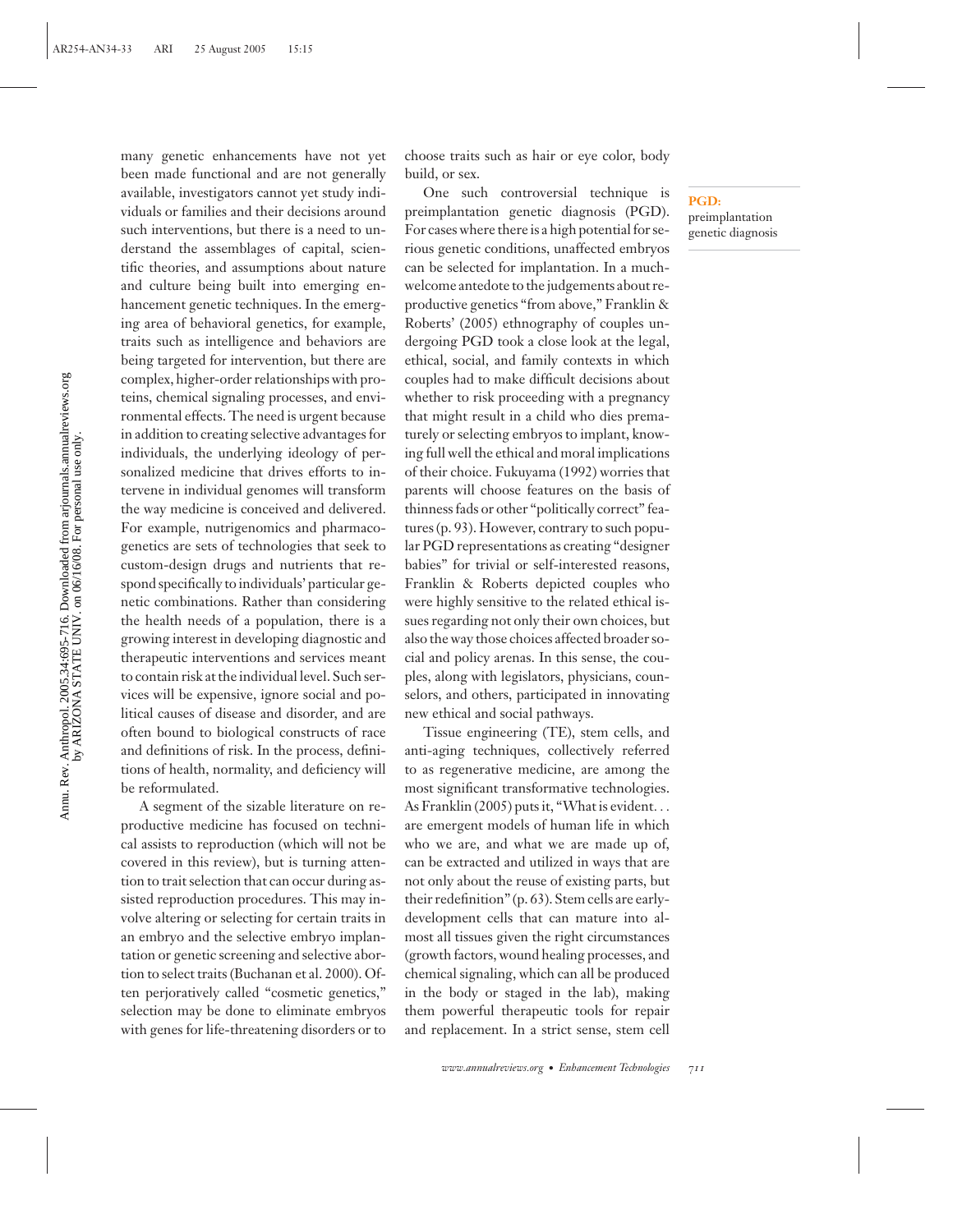**TE:** tissue engineering

technologies are not true enhancement technologies any more than are other therapies that improve health. But in one of the only ethnographic explorations of stem cell science, Franklin makes the point that stem cells, as both technologically assisted and naturally pluripotent, are potential enhancers of human life that are themselves already enhanced. Removed from their bodily habitats, the cells have been altered from either embryonic or adult states to survive under foreign conditions and perform specified tasks. It is their capacity for self-transmutation that promises a source of never-ending, flexible augmentations. Most relevant for the study of enhancement technologies is the way engineered cells and tissues constitute a different sort of exchange economy, where supply is theoretically readily available yet restricted by politics and new market forms and the value comes from the fact that it is human material, something previously thought not to be tradeable as a commodity (Franklin 2001, Waldby 2002).

The ability to generate whole, complex tissues requires fabrication techniques that may involve combinations with synthetic materials in ways that go far beyond enhancement techniques found in prosthetics design or genetic techniques alone (Hogle 2003). TE combines knowledge from developmental biology, biomaterials science, and chemical engineering. In this way, TE goes beyond reproducing function (as in organ transplants or artificial parts) to understanding and redesigning fundamental life processes, using directed self-assembly and other engineering techniques. With this knowledge, it is possible to design human biological materials to desired specifications. In fact, tissue engineers are working on artificial tissues that are potentially stronger, more resilient, and more functional in terms of cell signaling and protein interactions. Although most were just trying to find workable biological substitutes, many of the researchers I interviewed felt it was an inherent part of their responsibility to create something better than human.

Importantly, tissue engineering and stem cell science are productive and enhancing in another sense. That is, by establishing infrastructures, linking research and market structures with innovating business models in conjunction with health care policy strategies, scientists and managers stabilize these emerging fields in ways that will enable further development of enhancement technologies (Hogle 2004b).

### **CONCLUSIONS**

Corporeal sufficiency as perceived in normative legal, political, medical, and cultural narratives becomes a reference point for considering what is necessary or desirable for a properly functioning body. But notions of sufficiency change as expectations of what it takes to sustain life changes in various political, economic, and social contexts and across time periods. The ability to create alternate body forms and functions already exists, and many novel ways of enhancing human capabilities are emerging that will have broad effects on individuals and social life. Descriptions of the variety of enhancement technologies and their ethical and social implications are most substantial in bioethics literature and popular media accounts to date. Many of the ongoing investigations of subjectivity and identity, knowledge production, and the relation of technologies and the body, however, have laid the groundwork for important future work on emerging enhancement technologies and the body.

Creating and sustaining enhancement requires work. Scientific and managerial practices and techniques, cultural assumptions about normality and deficiency, consumption behaviors, commodification and exchange processes, regulatory forms of power, and institutional contexts interact to create new forms of agency and sociality. In addition to considering enhancement within cost-benefit or entitlement-based frameworks as bioethicists often do or studying potential forms of exploitation, risk, social justice,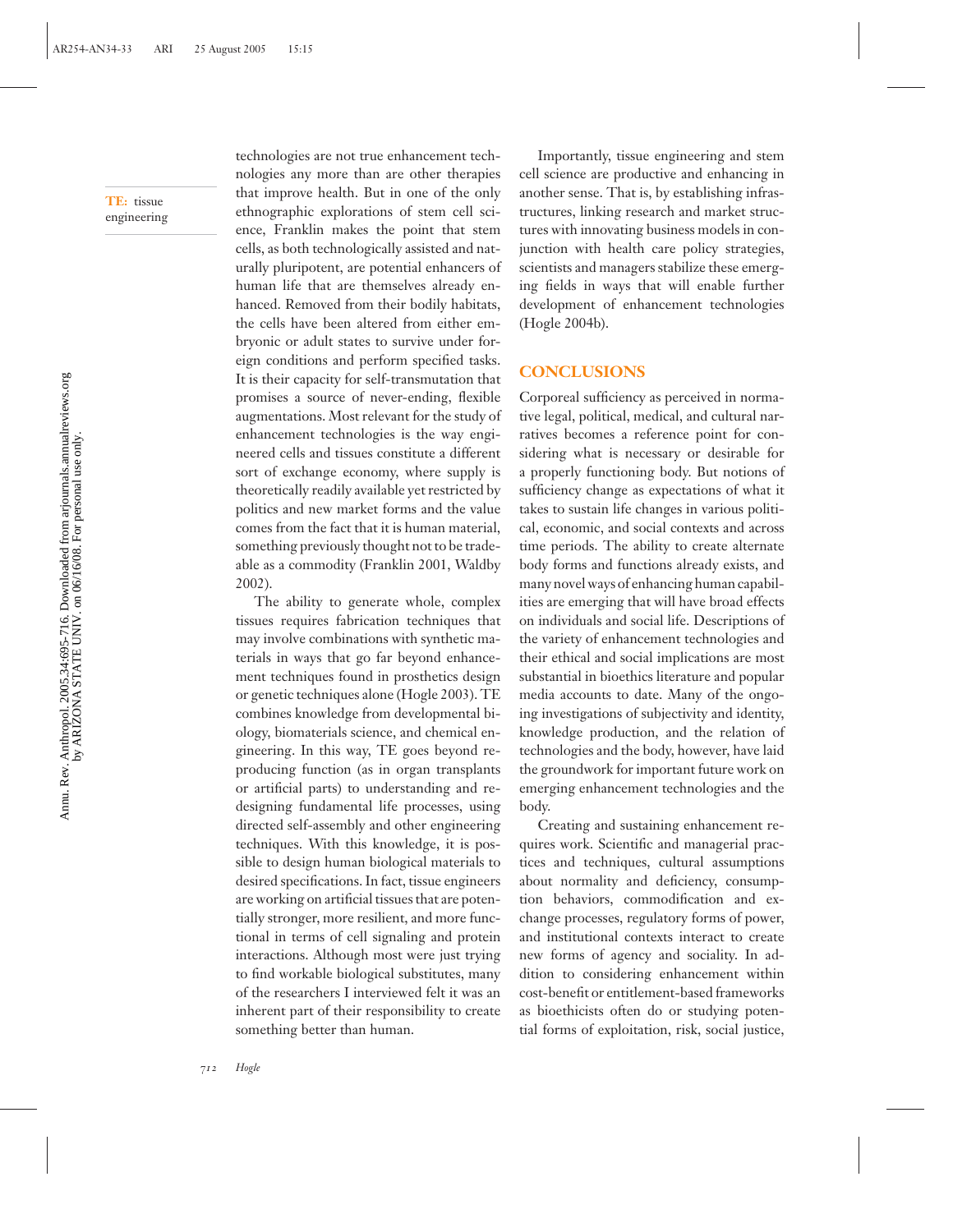and other concerns as many social researchers do, anthropologists should consider the social conditions and processes that shape enhancement technologies.

#### **ACKNOWLEDGMENTS**

I gratefully acknowledge the support of The Greenwall Foundation and the National Science Foundation (SES 96575) for portions of this review, in particular the research on tissue engineering and stem cell research.

### LITERATURE CITED

- Allen D, Fost N. 1990. Growth hormone therapy for short stature: panacea or Pandora's box? *J. Pediatr.* 117(1):116–21
- Am. Soc. Plastic Surgeons. 2004. *Procedural Statistics Trends 1992–2004*. **http://www. plasticsurgery.org**
- Basalmo A. 1992. On the cutting edge: cosmetic surgery and the technological production of the gendered body. *Camera Obscura* 28:207–39
- Behar M. 2004. Will genetics destroy sports? A new age of biotechnology promises bigger, faster, better bodies. *Discover* 25(7):32–40
- Blume S. 1997. The rhetoric and counter-rhetoric of a "bionic" technology. *Sci. Technol. Hum. Values* 22(1):31–56
- Bordo S. 1998. Braveheart, babe and the contemporary body. In *Enhancing Human Traits: Ethical and Social Implications*. ed. E Parens, pp. 189–220. Washington, DC: Georgetown Univ. Press
- Bordo S. 1999. *The Male Body*. New York: Farrar, Straus and Giroux
- Bostrom N. 2003. Human genetic enhancements: a transhumanist perspective. *J. Value Inq.* 37(4):493–506
- Brock D. 1998. Enhancement of human function: some distinctions for policymakers. In *Enhancing Human Traits: Ethical and Social Issues*. ed. E Parens, pp 48–69. Washington, DC: Georgetown Univ. Press
- Buchanan A, Brock D, Daniels N, Wikler D. 2000. *From Chance to Choice: Genetics and Justice*. New York: Cambridge Univ. Press
- Canguilhem G. 1989. *The Normal and the Pathological*. New York: Zone Books
- Caplan A, Elliott C. 2004. Is it ethical to use enhancement technologies to make us better than well? *PLoS Med.* 1(3):172–75 **http://www.plosmedicine.org**
- Daniels N. 2000. Normal functioning and the treatment-enhancement distinction. *Camb. Q. Healthc. Ethics* 9(3):309–22
- Davis K. 1995. *Reshaping the Female Body: the Dilemma of Cosmetic Surgery*. New York: Routledge
- Davis K. 2002. 'A dubious equality': men, women and cosmetic surgery. *Body Soc.* 8(1):49–65
- Davis L. 1995. *Enforcing Normalcy: Disability, Deafness and the Body*. New York: Verso
- Davis L. 2002. *Bending Over Backwards: Disability, Dismodernism and Other Difficult Positions*. New York: New York Univ. Press
- Dumit J. 2003. *Liminality, ritual and the brain image: pharmaceutical reflections*. Presented at ASA Decentennial, Manchester, UK, July 14–18
- Dutton K. 1995. *The Perfectible Body*. New York: Continuum
- Elliott C. 2003. *Better Than Well: American Medicine Meets the American Dream*. New York: Norton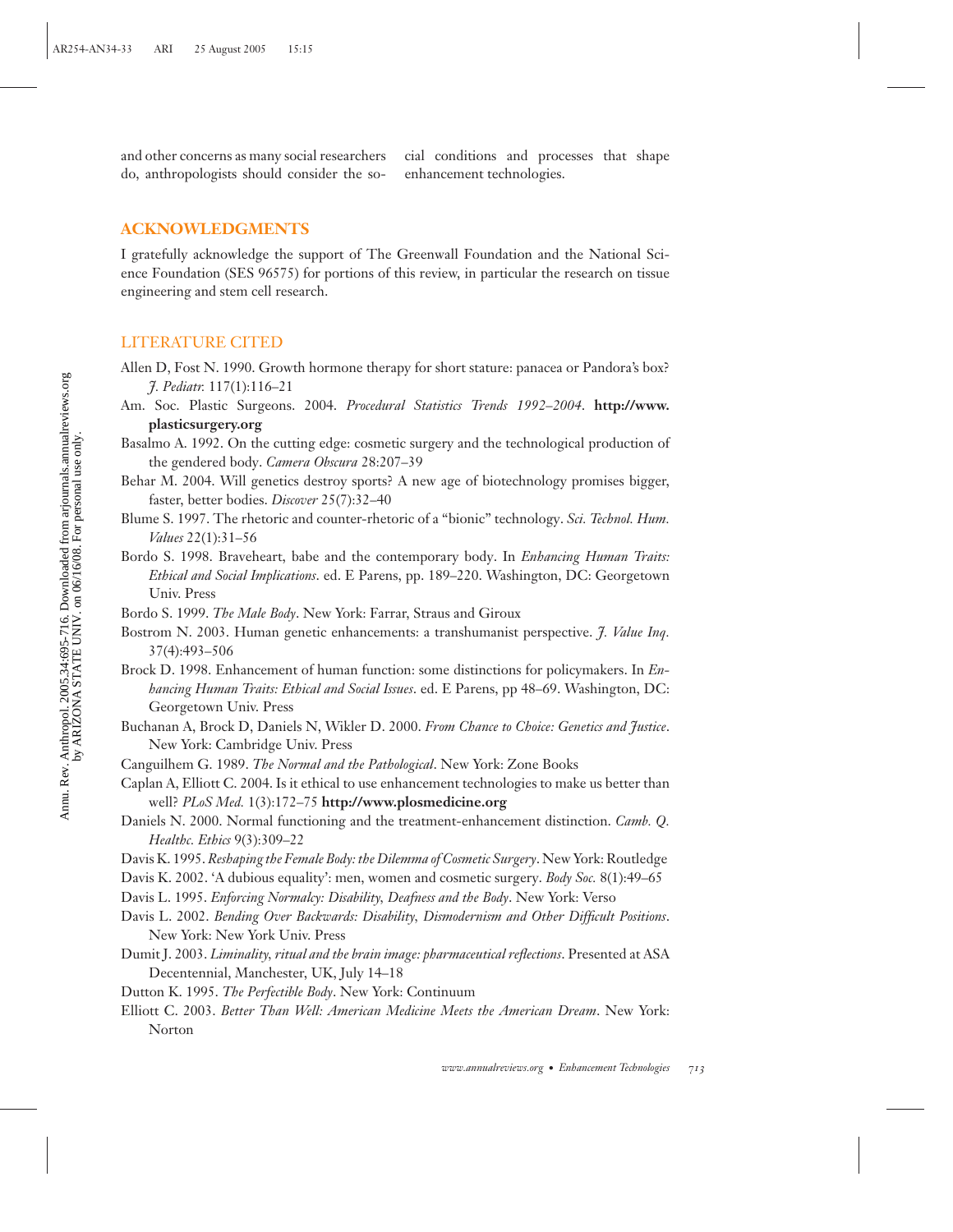- Farah M, Wolpe P. 2004. Monitoring and manipulating brain function: new neuroscience technologies and their ethical implications. *Hastings Cent. Rep.* 34(3):35–45
- Featherstone M. 1991. The body in consumer culture. In *The Body: Social Process and Cultural Theory*, ed. M Featherstone, M Hepworth, B Turner, pp. 170–96. London: Sage
- Featherstone M. 2000. Body modification: an introduction. In *Body Modification*, ed. M Featherstone, pp. 1–14. Thousand Oaks, CA: Sage
- Foucault M. 1978. *The History of Sexuality,* Vol 1: *An Introduction*. New York: Pantheon
- Franklin S. 2001. Culturing biology: cell lines for the second millennium. *Health* 5(3):335–54
- Franklin S. 2005. Stem cells R us: emergent life forms and the global biological. In *Global Assemblages: Technology, Politics and Ethics as Anthropological Problems*, ed. A Ong, S Collier, pp. 59–78. Malden, MA: Blackwell
- Franklin S, Roberts C. 2005. *Born and Made: An Ethnography of Preimplantation Genetic Diagnosis*. Princeton, NJ: Princeton Univ. Press. In press
- Fukuyama F. 2002. *Our Posthuman Future: Consequences of the Biotechnology Revolution*. New York: Farrar, Straus and Giroux
- Gilman S. 1999. *Making the Body Beautiful. A Cultural History of Aesthetic Surgery*. Princeton, NJ: Princeton Univ. Press
- Goodman A, Heath D, Lindee S. 2003. *Genetic Nature/Culture: Anthropology and Science Beyond the Two-culture Divide*. Berkeley: Univ. Calif. Press
- Gray CH, ed. 1995. *The Cyborg Handbook*. New York: Routledge
- Gray CH. 2001. Cyborg warriors. In *Cyborg Citizen: Politics in the Posthuman Age*, ed. CH Gray, pp. 55–65. New York: Routledge
- Hacking I. 1990. *The Taming of Chance*. Cambridge, UK: Cambridge Univ. Press
- Haiken E. 1997. *Venus Envy: A History of Cosmetic Surgery*. Baltimore: Johns Hopkins Univ. Press
- Haiken E. 2000. The making of the modern face: cosmetic surgery. *Soc. Res.* 67(1):81–97
- Hall S. 2003. The quest for a smart pill. *Sci. Am.* 289(3):54–65
- Haraway D. 1985. Manifesto for cyborgs: science, technology and socialist feminism in the 1980s. *Social. Rev.* 80:65–108
- Haraway D. 1997. Modest Witness@Second Millennium FemaleMan© Meets Onco MouseTM. New York: Routledge
- Hau M. 2003. *The Cult of Health and Beauty in Germany: A Social History 1890–1930*. Chicago: Univ. Chicago Press
- Hayles NC. 1999. *How We Became Posthuman: Virtual Bodies in Cybernetics, Literature and Information*. Chicago: Univ. Chicago Press
- Healy M. 2004. Botox for the brain. *Los Angeles Times*, Dec 20:F1
- Hoag H. 2003. Remote control: Could wiring up soldiers' brains to the fighting machines they control be the future face of warfare? *Nature* 423:796–97
- Hockenberry J. 2001. The next braniacs. *Wired* Aug.: 94–105
- Hogle L. 2003. Life/time warranty: rechargeable cells and extendable lives. In *Remaking Life and Death: Toward an Anthropology of the Biosciences*, ed. S Franklin, M Lock, pp. 61–96. Santa Fe, NM: Sch. Am. Res.
- Hogle L. 2004a. *Body augmentations and war*. Presented at the Univ. Wis., Madison, Dep. Anthropol. 6 Dec.
- Hogle L. 2004b. *Engraftment strategies: researchers and managers respond to stem cell research and policy*. Paper presented to the Soc. Soc. Study Sci., Paris. Aug.
- Juengst E, Binstock R, Mehlman M, Post S, Whitehouse P. 2003. Biogerontology, "anti-aging medicine," and the challenges of human enhancement. *Hastings Cent. Rep.* 33(4):21–30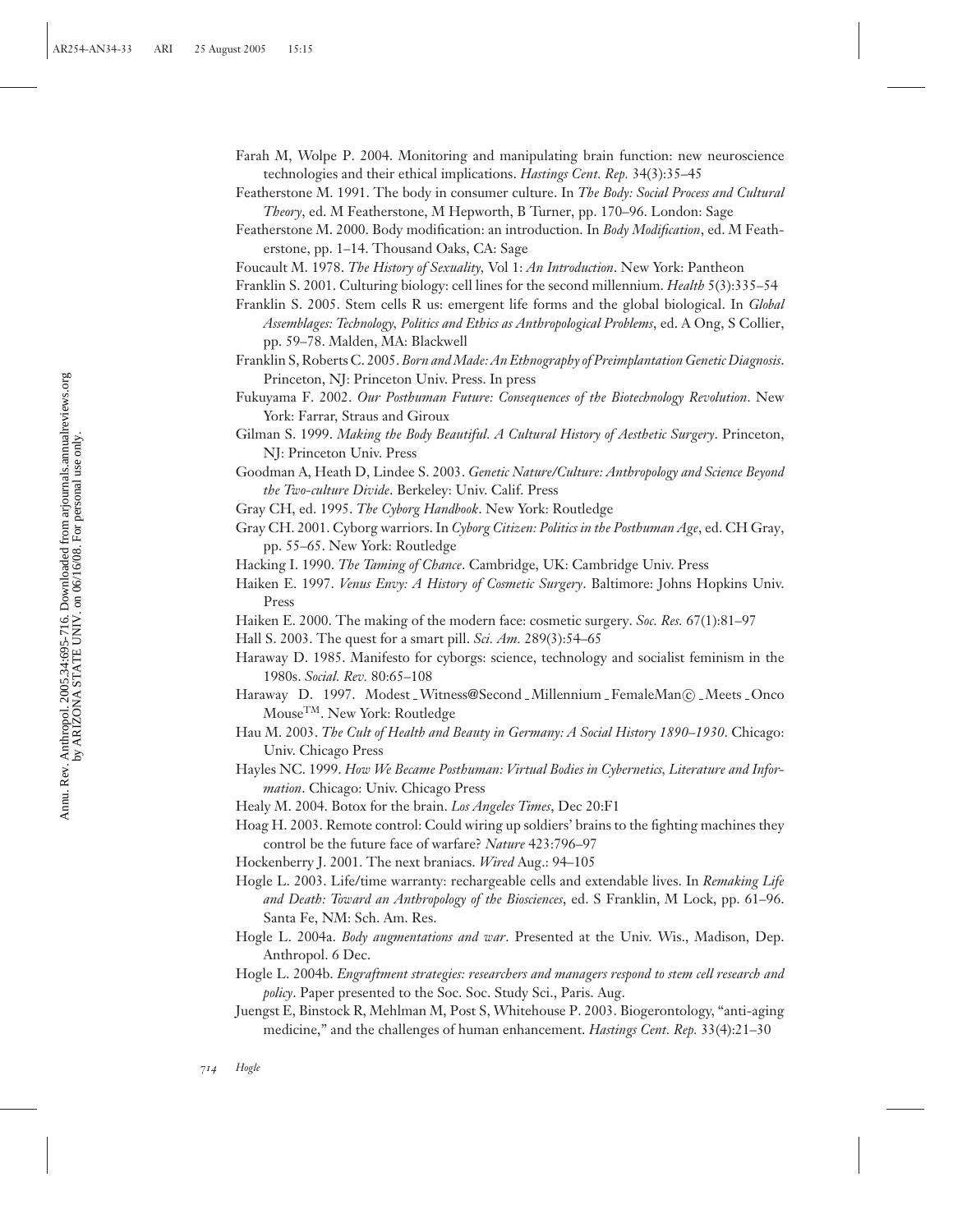- Kalb C. 1999. Our quest to be perfect. *Newsweek* Aug. 9:52–60
- Kaw E. 1993. Medicalization of racial features: Asian American women and cosmetic surgery. *Med. Anthropol. Q.* 71(1):74–89
- Kevles D. 2003. From eugenics to genetic manipulation. In *Companion to Science in the Twentieth Century*, ed. J Krige, D Pestre, pp. 301–18. New York: Routledge
- Kohrman M. 2003. Why am I not disabled? Making state subjects, making statistics in Post-Mao China. *Med. Anthropol. Q.* 17(1):5–24
- Kotulak R. 2004. A new link to the brain. *Wis. State J.* Aug. 8:I4
- Kramer P. 1993. *Listening to Prozac*. New York: Penguin
- Kurzman S. 2003. *Performing able-bodiedness: amputees and prosthetics in America.* PhD thesis. Univ. Calif., Santa Cruz
- Lakoff A. 2004. The anxieties of globalization: antidepressant sales and economic crisis in Argentina. *Soc. Stud. Sci.* 34(2):247–69
- Lock M. 2000. Accounting for disease and distress: morals of the normal and abnormal. In *Handbook of Social Studies of Health and Medicine*, ed. G Albrecht, R Fitzpatrick, S Scrimshaw, pp. 259–76. Thousand Oaks: Sage
- Martin E. 1992. The end of the body? *Am. Ethnol.* 19(1):121–40
- Martin E. 2000. Mind-body problems. *Am. Ethnol.* 27(3):569–90
- Martin E. 2005. *Bipolar expeditions: an anthropology of moods*. Lecture to the Holtz Cent. Sci., Technol. Soc., Univ. Wis., Madison. 2 Mar.
- Negrin L. 2002. Cosmetic surgery and the eclipse of identity. *Body Soc.* 8(4):21–42
- Ott K, Serlin D, Mihm S, eds. 2002. *Artificial Parts, Practical Lives: Modern Histories of Prosthetics*. New York: New York Univ. Press
- Parens E, ed. 1998. *Enhancing Human Traits: Ethical and Social Issues*. Washington, DC: Georgetown Univ. Press
- Pernick M. 2000. Defining the defective: eugenics, aesthetics and mass culture in earlytwentieth-century America. In *The Body and Physical Difference: Discourses of Disability*, ed. D Mitchell, S Snyder, pp. 89–110. Ann Arbor: Univ. Mich. Press
- Porter T. 1995. *Trust in Numbers: The Pursuit of Objectivity in Science and Public Life*. Princeton, NJ: Princeton Univ. Press
- Post S, Binstock R, eds. 2004. *Fountain of Youth: Cultural, Scientific and Ethical Perspectives on a Biomedical Goal*. New York: Oxford Univ. Press
- President's Counc. Bioethics. 2003. Beyond Therapy: Biotechnology and the Pursuit of Happiness. **http://www.bioethics.gov/reports/beyondtherapy**
- Proctor R. 1988. *Racial Hygiene: Medicine Under the Nazis*. Cambridge, MA: Harvard Univ. Press
- Rabinow P. 1992. Artificiality and enlightenment: from sociobiology to biosociality. In *Incorporations*, ed. F Delaporte, pp. 234–51. New York: Zone
- Rabinow P. 1996. *Making PCR: A Story of Biotechnology*. Chicago: Univ. Chicago Press
- Rapp R, Heath D, Taussig K. 2001. Genealogical disease: where hereditary, abnormality, biomedical explanation and family responsibility meet. In *Relative Values: Reconfiguring Kinship Studies*, ed. S Franklin, S McKinnon, pp. 384–412. Durham, NC: Duke Univ. Press
- Rose N. 2001. The politics of life itself. *Theory Cult. Soc.* 18(6):1–30
- Rose N. 2003. Neurochemical selves. *Society* 41(1):46–59
- Rothman S, Rothman D. 2003. *The Pursuit of Perfection: The Promise and Perils of Medical Enhancement*. New York: Pantheon Books
- Scully J, Rehmann-Sutter C. 2001. When norms normalize: the case of genetic "enhancement." *Hum. Gene Ther.* 12:87–95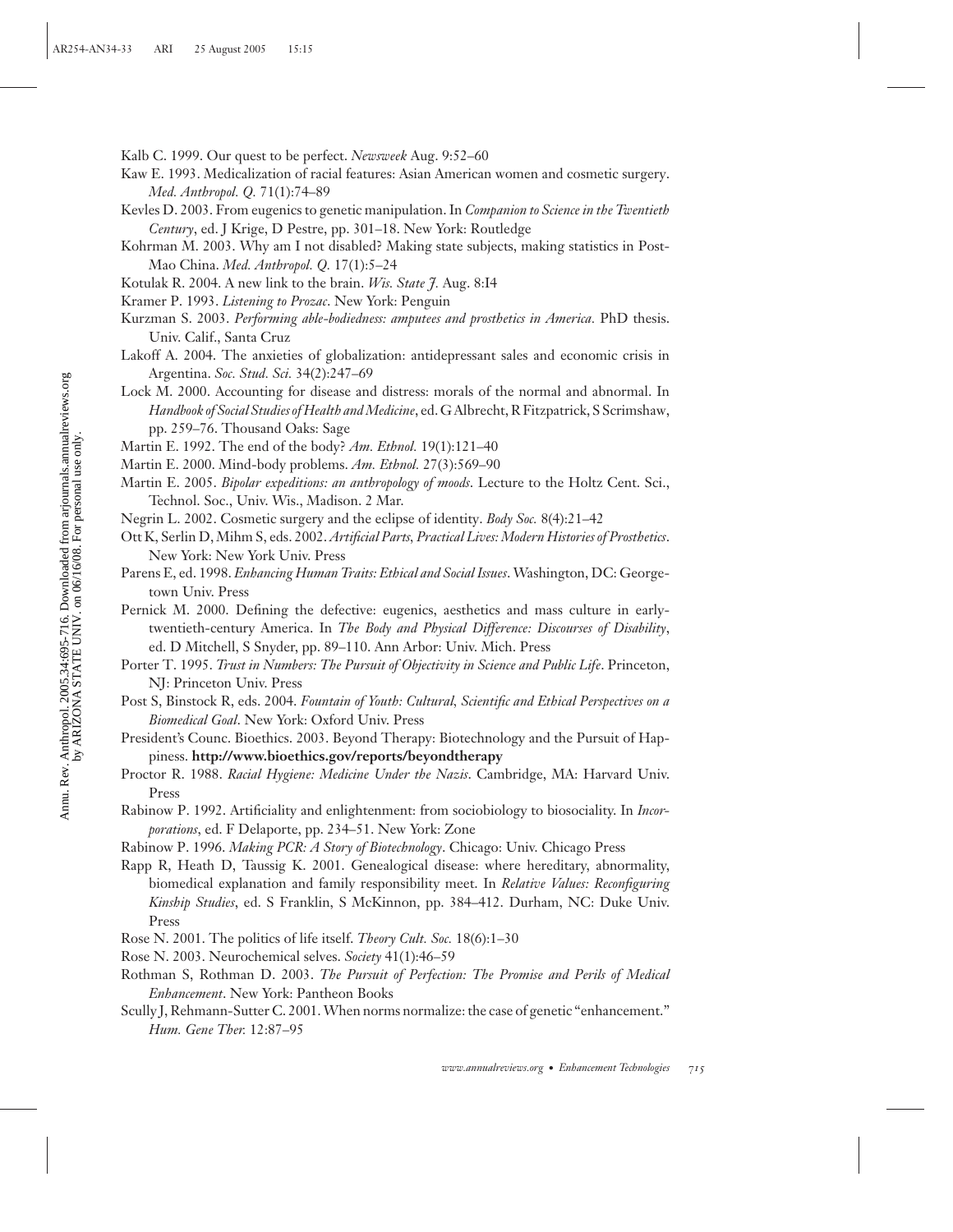- Serlin D. 2002. *Replaceable You: Engineering the Body in Postwar America*. Chicago: Univ. Chicago Press
- Shapiro M. 2002. Does technological enhancement of human traits threaten human equality and democracy? *San Diego L. Rev*. 39:769–842
- Sinding C. 2004. The power of norms. In *Medical History: The Stories and Their Meanings*, ed. JH Warner, F Huisman, pp. 262–84. Baltimore: Johns Hopkins Univ. Press
- Strathern M. 1992. *Reproducing the Future: Anthropology, Kinship and the New Reproductive Technologies*. New York: Routledge
- Sunder Rajan K. 2003. Genomic capital: public culture and market logics of corporate biotechnology. *Sci. Cult.* 12(1):87–121
- Talbot D. 2002. Super soldiers. *Technol. Rev.* 105(8):44–50
- Turner B. 1996. *The Body and Society*. Thousand Oaks, CA: Sage. 2nd ed.
- Waldby C. 2002. Stem cells, tissue cultures and the production of biovalue. *Health* 6(3):305–23
- Weindling P. 1990. *Health, Race and German Politics Between National Unification and Nazism 1870–1945*. Cambridge, UK: Cambridge Univ. Press
- Zylinska J. 2002. *The Cyborg Experiments: Extensions of the Body in the Media Ag*e. New York: Continuum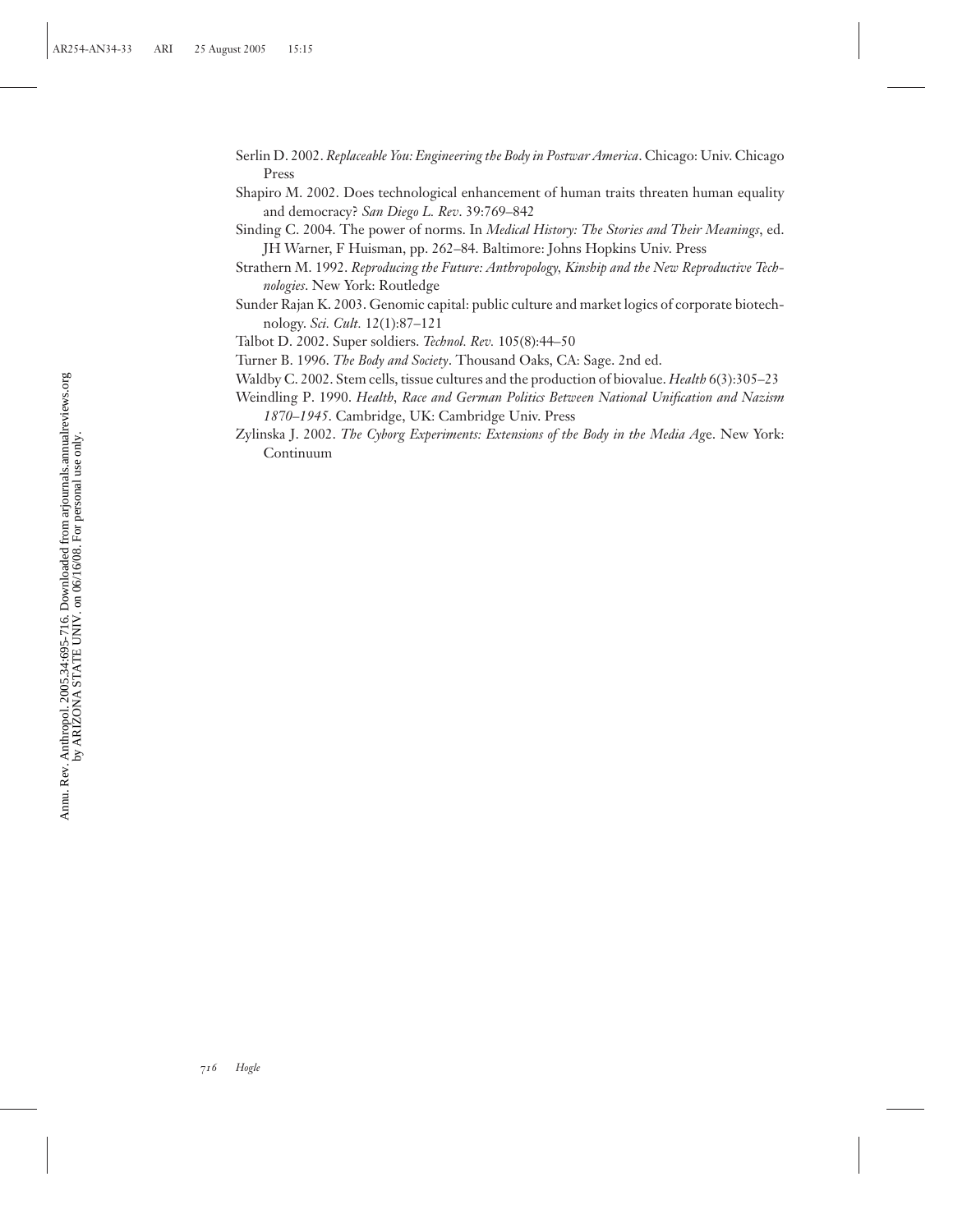

**Annual Review of Anthropology**

Volume 34, 2005

# **Contents**

| Frontispiece                                                                                                              |
|---------------------------------------------------------------------------------------------------------------------------|
| <b>Prefatory Chapter</b>                                                                                                  |
| Comparisons: Possible and Impossible                                                                                      |
| Archaeology                                                                                                               |
| Archaeology, Ecological History, and Conservation                                                                         |
| Archaeology of the Body                                                                                                   |
| Looting and the World's Archaeological Heritage: The Inadequate<br>Response                                               |
| Through Wary Eyes: Indigenous Perspectives on Archaeology                                                                 |
| The Archaeology of Black Americans in Recent Times<br>Mark P. Leone, Cheryl Janifer LaRoche, and Jennifer J. Babiarz  575 |
| <b>Biological Anthropology</b>                                                                                            |
| Early Modern Humans                                                                                                       |
| Metabolic Adaptation in Indigenous Siberian Populations                                                                   |

| The Ecologies of Human Immune Function |  |
|----------------------------------------|--|
|                                        |  |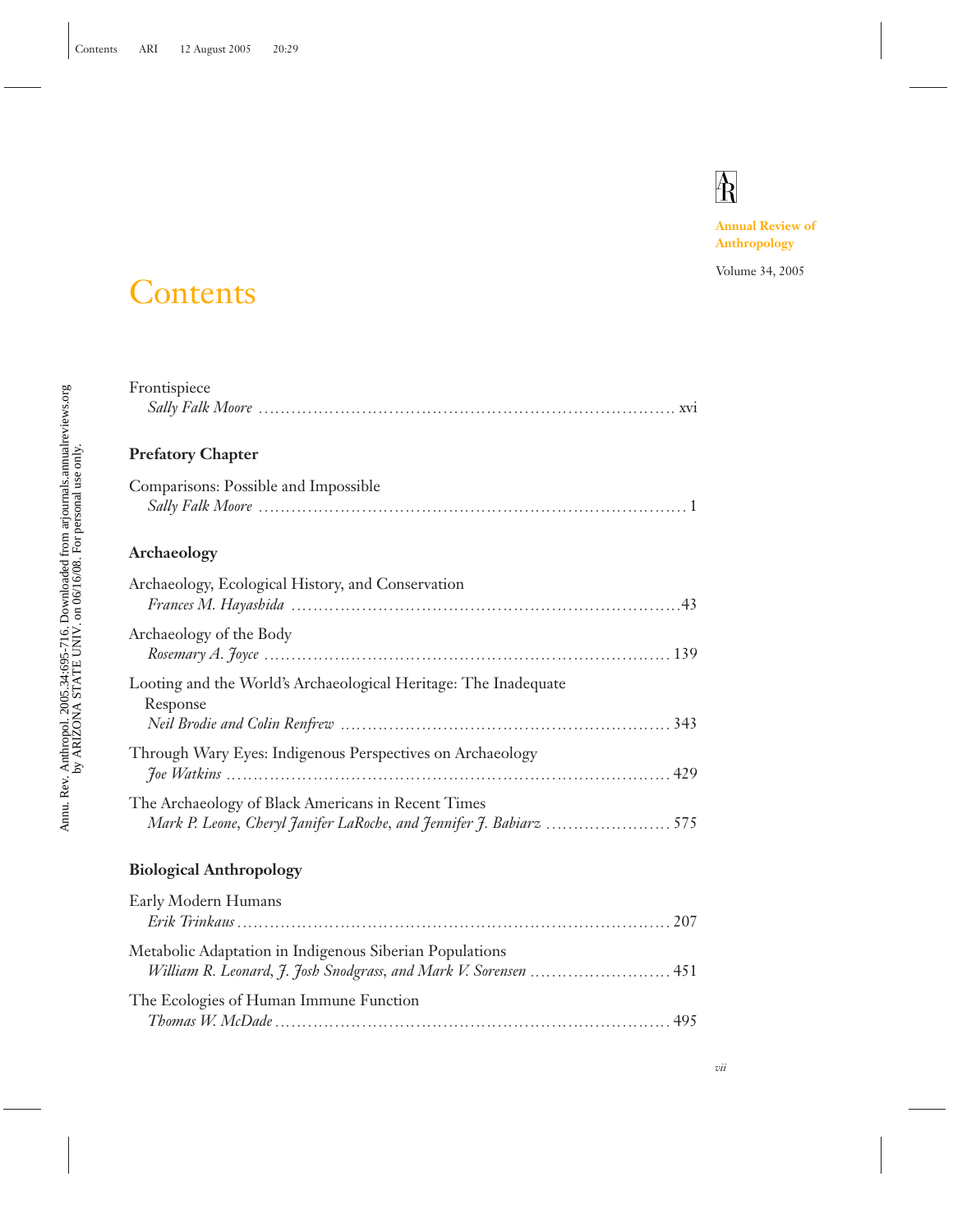# **Linguistics and Communicative Practices**

| New Directions in Pidgin and Creole Studies                                                                                                                                                             |
|---------------------------------------------------------------------------------------------------------------------------------------------------------------------------------------------------------|
| Pierre Bourdieu and the Practices of Language                                                                                                                                                           |
| Areal Linguistics and Mainland Southeast Asia                                                                                                                                                           |
| Communicability, Racial Discourse, and Disease                                                                                                                                                          |
| Will Indigenous Languages Survive?                                                                                                                                                                      |
| Linguistic, Cultural, and Biological Diversity                                                                                                                                                          |
| <b>International Anthropology and Regional Studies</b>                                                                                                                                                  |
| Caste and Politics: Identity Over System                                                                                                                                                                |
| Indigenous Movements in Australia                                                                                                                                                                       |
| Indigenous Movements in Latin America, 1992–2004: Controversies,<br>Ironies, New Directions                                                                                                             |
| <b>Sociocultural Anthropology</b>                                                                                                                                                                       |
| The Cultural Politics of Body Size                                                                                                                                                                      |
| Too Much for Too Few: Problems of Indigenous Land Rights in Latin<br>America                                                                                                                            |
| Intellectuals and Nationalism: Anthropological Engagements                                                                                                                                              |
| The Effect of Market Economies on the Well-Being of Indigenous<br>Peoples and on Their Use of Renewable Natural Resources<br>Ricardo Godoy, Victoria Reyes-García, Elizabeth Byron, William R. Leonard, |
|                                                                                                                                                                                                         |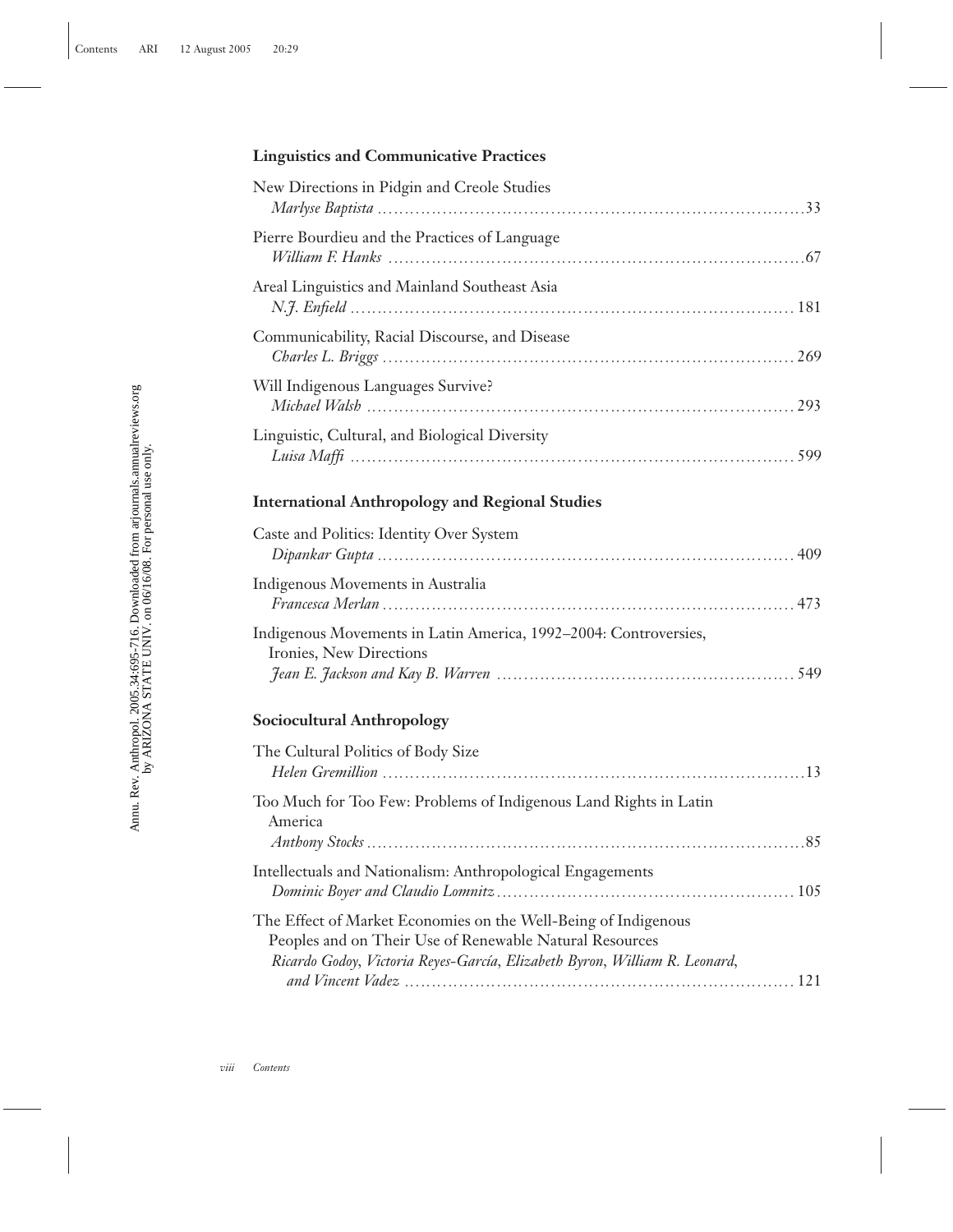| Race and Ethnicity in Public Health Research: Models to Explain<br><b>Health Disparities</b><br>Recent Ethnographic Research on North American Indigenous<br>Peoples<br>The Anthropology of the Beginnings and Ends of Life<br>Immigrant Racialization and the New Savage Slot: Race, Migration,<br>and Immigration in the New Europe<br>Autochthony: Local or Global? New Modes in the Struggle over<br>Citizenship and Belonging in Africa and Europe<br>Caste and Politics: Identity Over System<br>The Evolution of Human Physical Attractiveness<br>Mapping Indigenous Lands<br>Human Rights, Biomedical Science, and Infectious Diseases Among<br>South American Indigenous Groups<br>A. Magdalena Hurtado, Carol A. Lambourne, Paul James, Kim Hill,<br>Interrogating Racism: Toward an Antiracist Anthropology<br>Enhancement Technologies and the Body<br>Social and Cultural Policies Toward Indigenous Peoples: Perspectives<br>from Latin America<br>Surfacing the Body Interior | An Excess of Description: Ethnography, Race, and Visual Technologies |  |
|----------------------------------------------------------------------------------------------------------------------------------------------------------------------------------------------------------------------------------------------------------------------------------------------------------------------------------------------------------------------------------------------------------------------------------------------------------------------------------------------------------------------------------------------------------------------------------------------------------------------------------------------------------------------------------------------------------------------------------------------------------------------------------------------------------------------------------------------------------------------------------------------------------------------------------------------------------------------------------------------|----------------------------------------------------------------------|--|
|                                                                                                                                                                                                                                                                                                                                                                                                                                                                                                                                                                                                                                                                                                                                                                                                                                                                                                                                                                                              |                                                                      |  |
|                                                                                                                                                                                                                                                                                                                                                                                                                                                                                                                                                                                                                                                                                                                                                                                                                                                                                                                                                                                              |                                                                      |  |
|                                                                                                                                                                                                                                                                                                                                                                                                                                                                                                                                                                                                                                                                                                                                                                                                                                                                                                                                                                                              |                                                                      |  |
|                                                                                                                                                                                                                                                                                                                                                                                                                                                                                                                                                                                                                                                                                                                                                                                                                                                                                                                                                                                              |                                                                      |  |
|                                                                                                                                                                                                                                                                                                                                                                                                                                                                                                                                                                                                                                                                                                                                                                                                                                                                                                                                                                                              |                                                                      |  |
|                                                                                                                                                                                                                                                                                                                                                                                                                                                                                                                                                                                                                                                                                                                                                                                                                                                                                                                                                                                              |                                                                      |  |
|                                                                                                                                                                                                                                                                                                                                                                                                                                                                                                                                                                                                                                                                                                                                                                                                                                                                                                                                                                                              |                                                                      |  |
|                                                                                                                                                                                                                                                                                                                                                                                                                                                                                                                                                                                                                                                                                                                                                                                                                                                                                                                                                                                              |                                                                      |  |
|                                                                                                                                                                                                                                                                                                                                                                                                                                                                                                                                                                                                                                                                                                                                                                                                                                                                                                                                                                                              |                                                                      |  |
|                                                                                                                                                                                                                                                                                                                                                                                                                                                                                                                                                                                                                                                                                                                                                                                                                                                                                                                                                                                              |                                                                      |  |
|                                                                                                                                                                                                                                                                                                                                                                                                                                                                                                                                                                                                                                                                                                                                                                                                                                                                                                                                                                                              |                                                                      |  |
|                                                                                                                                                                                                                                                                                                                                                                                                                                                                                                                                                                                                                                                                                                                                                                                                                                                                                                                                                                                              |                                                                      |  |
|                                                                                                                                                                                                                                                                                                                                                                                                                                                                                                                                                                                                                                                                                                                                                                                                                                                                                                                                                                                              |                                                                      |  |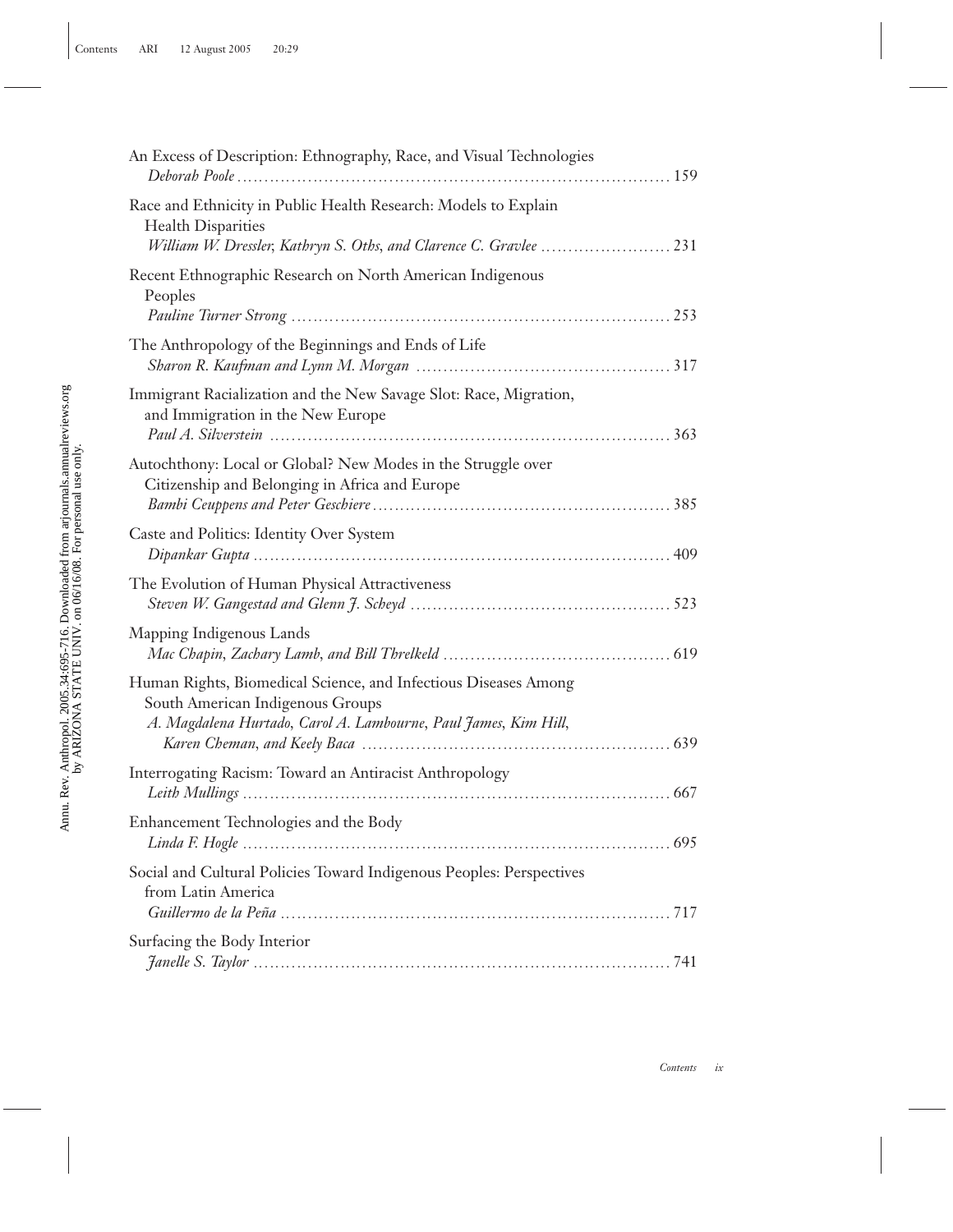## **Theme 1: Race and Racism**

| Race and Ethnicity in Public Health Research: Models to Explain                                        |
|--------------------------------------------------------------------------------------------------------|
| <b>Health Disparities</b>                                                                              |
| Communicability, Racial Discourse, and Disease                                                         |
| Immigrant Racialization and the New Savage Slot: Race, Migration,<br>and Immigration in the New Europe |
| The Archaeology of Black Americans in Recent Times                                                     |
| Interrogating Racism: Toward an Antiracist Anthropology                                                |

## **Theme 2: Indigenous Peoples**

| The Effect of Market Economies on the Well-Being of Indigenous<br>Peoples and on Their Use of Renewable Natural Resources<br>Ricardo Godoy, Victoria Reyes-García, Elizabeth Byron, William R. Leonard, |  |
|---------------------------------------------------------------------------------------------------------------------------------------------------------------------------------------------------------|--|
|                                                                                                                                                                                                         |  |
| Recent Ethnographic Research on North American Indigenous<br>Peoples                                                                                                                                    |  |
|                                                                                                                                                                                                         |  |
| Will Indigenous Languages Survive?                                                                                                                                                                      |  |
| Autochthony: Local or Global? New Modes in the Struggle over<br>Citizenship and Belonging in Africa and Europe                                                                                          |  |
| Through Wary Eyes: Indigenous Perspectives on Archaeology                                                                                                                                               |  |
| Metabolic Adaptation in Indigenous Siberian Populations<br>William R. Leonard, J. Josh Snodgrass, and Mark V. Sorensen  451                                                                             |  |
| Indigenous Movements in Australia                                                                                                                                                                       |  |
| Indigenous Movements in Latin America, 1992–2004: Controversies,<br>Ironies, New Directions                                                                                                             |  |
|                                                                                                                                                                                                         |  |